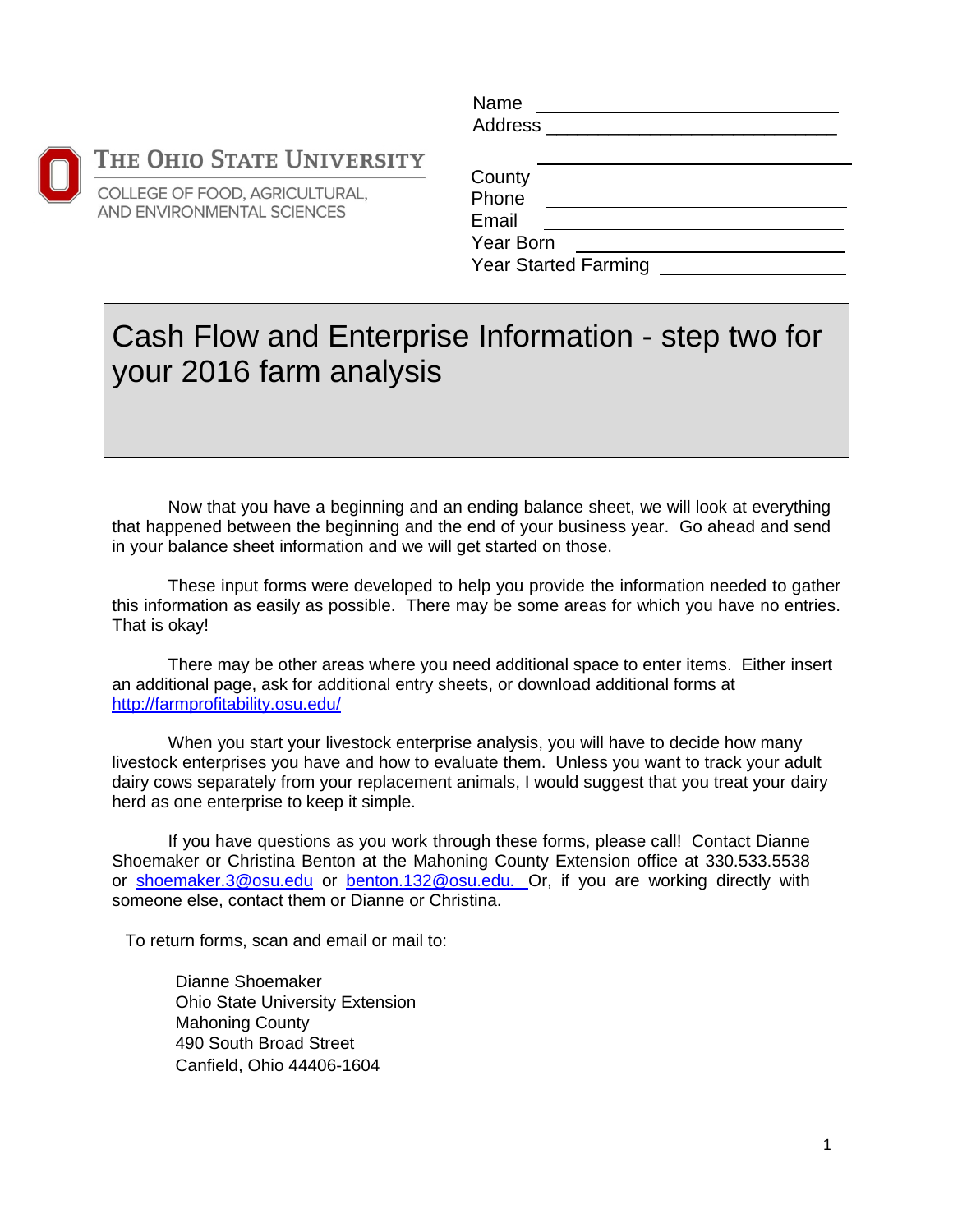### Farm Capital Purchases and Sales Information for FINAN analysis year – 2016

Capital Purchases – please list all capital purchases made in the year of the analysis. Use additional sheets if necessary

| <b>Breeding Livestock- Description</b>                           |                                                       | <b>Number of head</b>                                                         | <b>Purchase cost</b>                 |                                                 |
|------------------------------------------------------------------|-------------------------------------------------------|-------------------------------------------------------------------------------|--------------------------------------|-------------------------------------------------|
|                                                                  |                                                       |                                                                               |                                      |                                                 |
|                                                                  |                                                       |                                                                               |                                      |                                                 |
| <b>Machinery and</b><br><b>Equipment -</b><br><b>Description</b> | <b>Purchase Cost</b><br>(\$ paid net of<br>any trade) | Was another item<br>traded in on this<br>purchase?<br><b>Item description</b> | <b>Trade value of</b><br>traded item | <b>Balance sheet</b><br>value of traded<br>item |
|                                                                  |                                                       |                                                                               |                                      |                                                 |
|                                                                  |                                                       |                                                                               |                                      |                                                 |
|                                                                  |                                                       |                                                                               |                                      |                                                 |
|                                                                  |                                                       |                                                                               |                                      |                                                 |
|                                                                  |                                                       |                                                                               |                                      |                                                 |
|                                                                  |                                                       |                                                                               |                                      |                                                 |
|                                                                  |                                                       |                                                                               |                                      |                                                 |
| <b>Titled Vehicles</b>                                           | <b>Purchase Cost</b><br>$(5$ paid)                    | Was another item traded<br>in on this purchase?<br><b>Item description</b>    | <b>Trade value of</b><br>traded item | <b>Balance sheet value</b><br>of traded item    |
|                                                                  |                                                       |                                                                               |                                      |                                                 |
|                                                                  |                                                       |                                                                               |                                      |                                                 |
|                                                                  |                                                       |                                                                               |                                      |                                                 |
| <b>Other Intermediate Assets-</b><br><b>Description</b>          |                                                       | <b>Purchase Cost</b>                                                          |                                      |                                                 |
|                                                                  |                                                       |                                                                               |                                      |                                                 |
|                                                                  |                                                       |                                                                               |                                      |                                                 |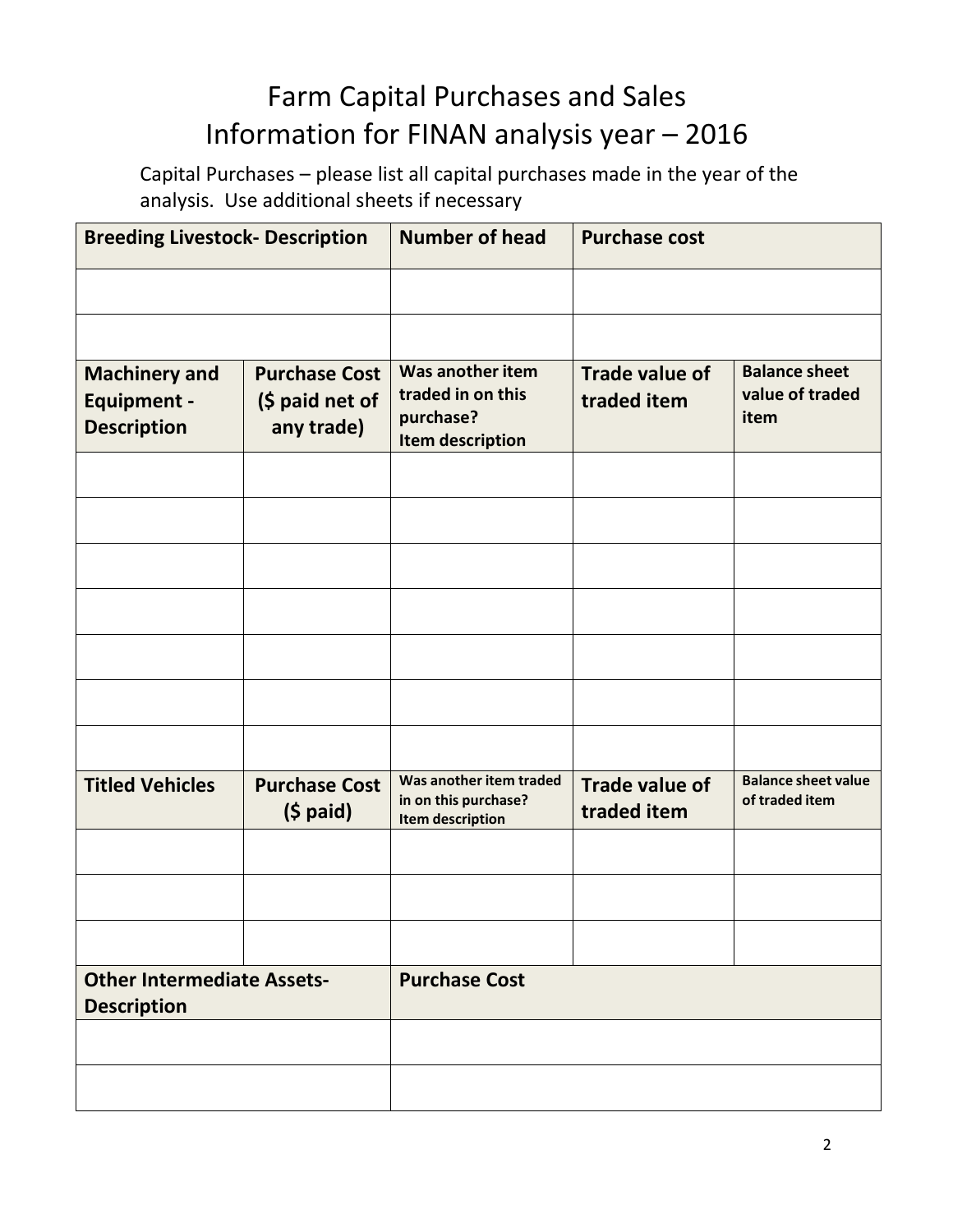| <b>Land Purchased - Description</b>                                 | <b>Acres</b>         | <b>Purchase Cost</b> |
|---------------------------------------------------------------------|----------------------|----------------------|
|                                                                     |                      |                      |
|                                                                     |                      |                      |
|                                                                     |                      |                      |
| <b>Buildings and Improvements</b><br><b>Purchased - Description</b> | <b>Purchase Cost</b> |                      |
|                                                                     |                      |                      |
|                                                                     |                      |                      |
|                                                                     |                      |                      |
|                                                                     |                      |                      |
|                                                                     |                      |                      |
|                                                                     |                      |                      |
|                                                                     |                      |                      |
| <b>Other Long Term Assets</b>                                       | <b>Purchase Cost</b> |                      |
|                                                                     |                      |                      |
|                                                                     |                      |                      |
|                                                                     |                      |                      |
|                                                                     |                      |                      |
|                                                                     |                      |                      |
| Personal Assets-Optional <sup>1</sup>                               |                      |                      |
|                                                                     |                      |                      |
|                                                                     |                      |                      |

 $^{1}$ We are evaluating the performance of your farm business. Including personal, non-farm information is not required. If all personal asset purchases were made with \$ that are included in "Owners wages and benefits", nothing should be entered here. If dollars were used from the farm businessthat are not included in the "Owners wages and benefits" in the related operating expenses worksheet, include these purchases here.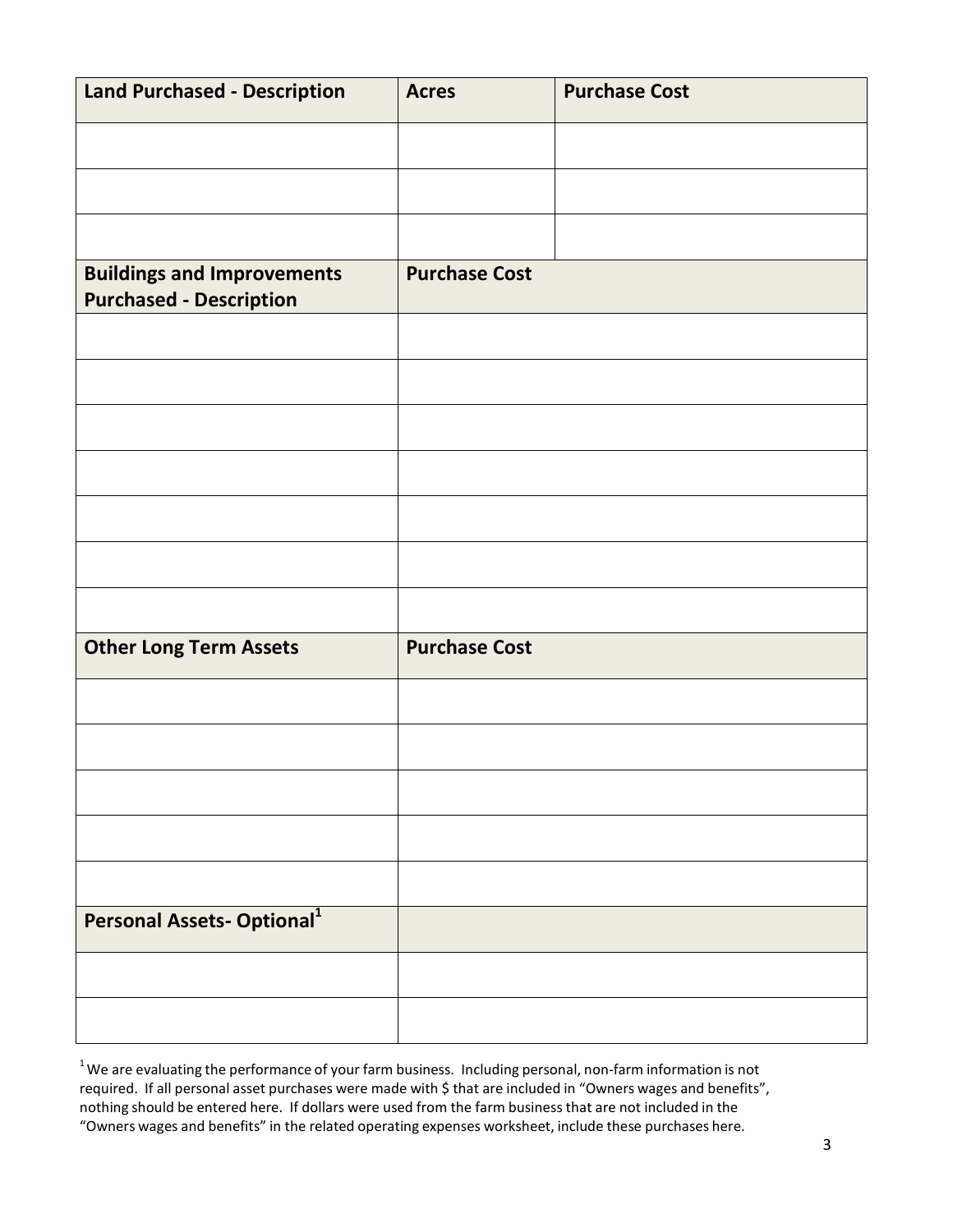### **Capital Sales – please list all sales of capital items in 2016. Use additionalsheetsif necessary**

| <b>Breeding Livestock Sold-</b><br><b>Description</b>         | <b>Number of head</b> | <b>Sales price</b>                         |
|---------------------------------------------------------------|-----------------------|--------------------------------------------|
|                                                               |                       |                                            |
|                                                               |                       |                                            |
| Machinery and Equipment Sold -<br><b>Description</b>          | <b>Sales price</b>    | <b>Balance sheet value of sold</b><br>item |
|                                                               |                       |                                            |
|                                                               |                       |                                            |
|                                                               |                       |                                            |
|                                                               |                       |                                            |
|                                                               |                       |                                            |
|                                                               |                       |                                            |
|                                                               |                       |                                            |
|                                                               |                       |                                            |
| <b>Titled Vehicles Sold</b>                                   | <b>Sales price</b>    | <b>Balance sheet value of sold</b><br>item |
|                                                               |                       |                                            |
|                                                               |                       |                                            |
|                                                               |                       |                                            |
| <b>Other Intermediate Assets Sold -</b><br><b>Description</b> | <b>Sales price</b>    |                                            |
|                                                               |                       |                                            |
|                                                               |                       |                                            |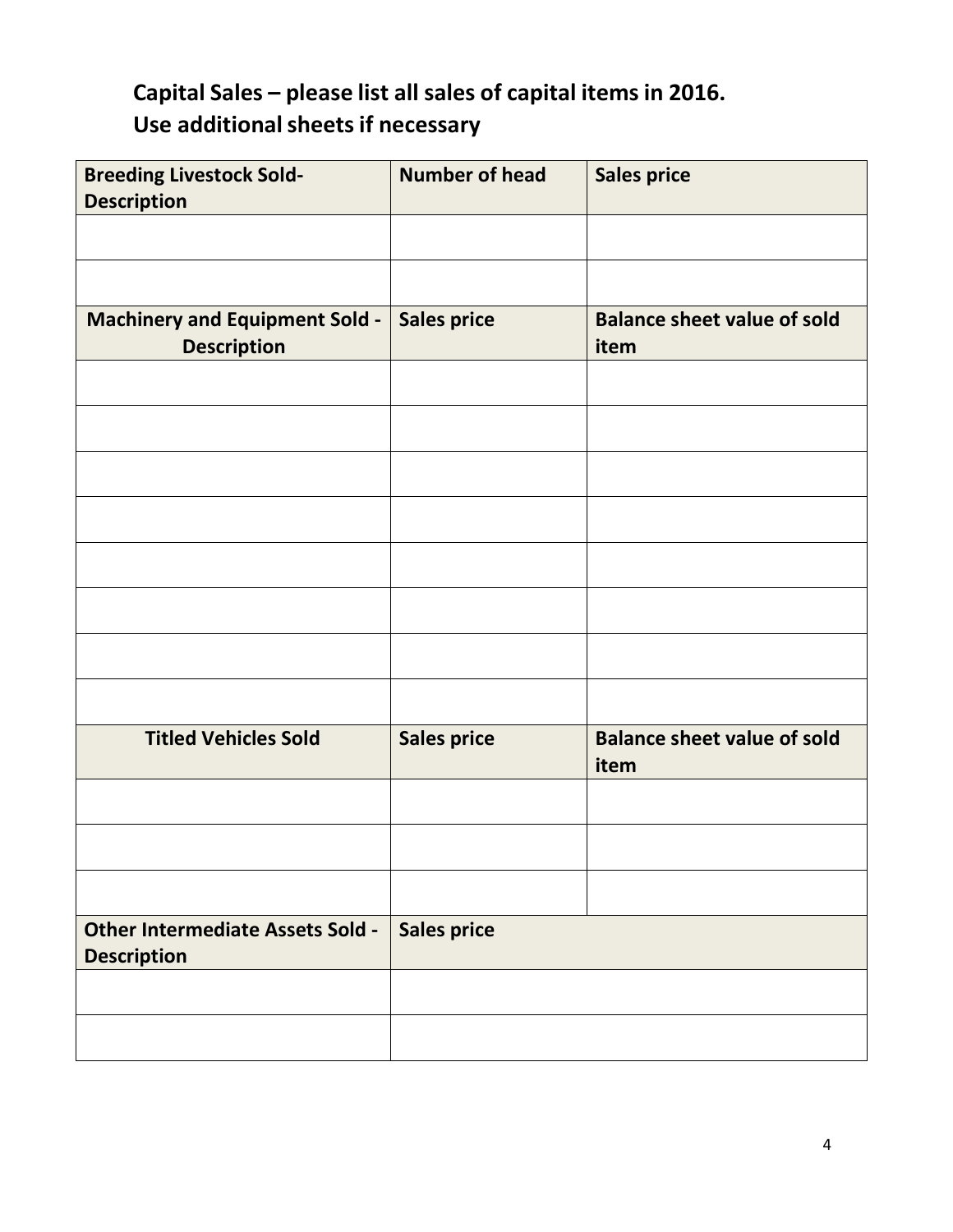| <b>Land Sold- Description</b>                                 | <b>Acres</b>       | <b>Sales Price</b> |
|---------------------------------------------------------------|--------------------|--------------------|
|                                                               |                    |                    |
|                                                               |                    |                    |
|                                                               |                    |                    |
| <b>Buildings and Improvements Sold-</b><br><b>Description</b> | <b>Sales Price</b> |                    |
|                                                               |                    |                    |
|                                                               |                    |                    |
|                                                               |                    |                    |
|                                                               |                    |                    |
|                                                               |                    |                    |
|                                                               |                    |                    |
|                                                               |                    |                    |
| <b>Other Long Term Assets Sold</b>                            | <b>Sales Price</b> |                    |
|                                                               |                    |                    |
|                                                               |                    |                    |
|                                                               |                    |                    |
|                                                               |                    |                    |
| <b>Personal Assets Sold - Optional</b> <sup>2</sup>           |                    |                    |
|                                                               |                    |                    |
|                                                               |                    |                    |

<sup>2</sup>We are evaluating the performance of your farm business. Including personal, non-farm information is not required. If proceeds from the sale of personal asset were put into the farm business, they should be included as a source of cash.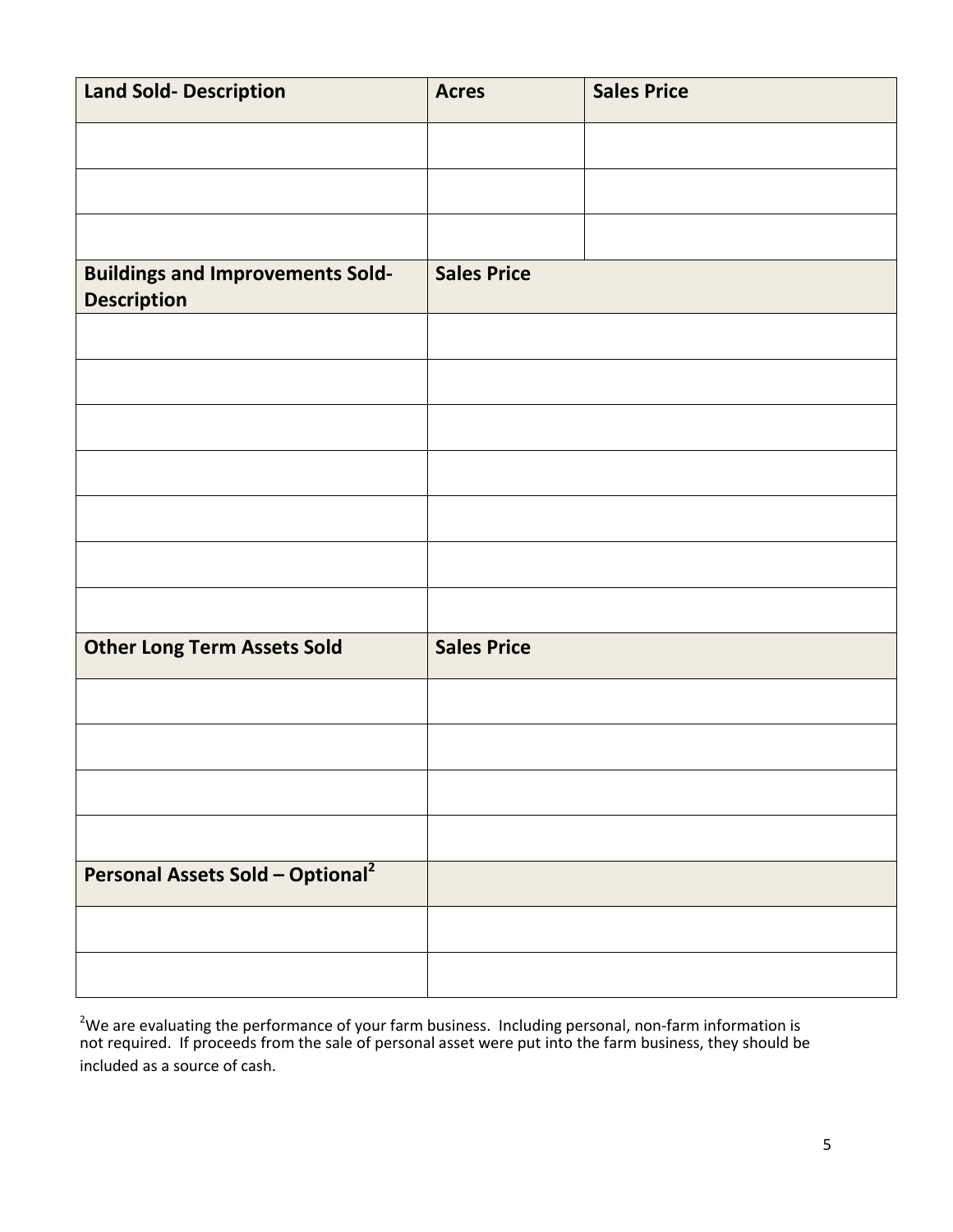## Crops Sold Income Information for 2016 FINAN

Please coordinate your crop sold names and descriptions with the homegrown crops on your balance sheet inventories and the crop names in your enterprise analysis. This allows FINAN to calculate feed fed to livestock enterprises and an accuracy check. (It works!)

| <b>Crop</b> | <b>Description</b> | Year<br>crop<br>grown | <b>Quantity Sold</b> | Unit<br>Bu, ton,<br>cwt | <b>Income</b><br><b>Received</b> |
|-------------|--------------------|-----------------------|----------------------|-------------------------|----------------------------------|
|             |                    |                       |                      |                         |                                  |
|             |                    |                       |                      |                         |                                  |
|             |                    |                       |                      |                         |                                  |
|             |                    |                       |                      |                         |                                  |
|             |                    |                       |                      |                         |                                  |
|             |                    |                       |                      |                         |                                  |
|             |                    |                       |                      |                         |                                  |
|             |                    |                       |                      |                         |                                  |
|             |                    |                       |                      |                         |                                  |
|             |                    |                       |                      |                         |                                  |
|             |                    |                       |                      |                         |                                  |
|             |                    |                       |                      |                         |                                  |
|             |                    |                       |                      |                         |                                  |
|             |                    |                       |                      |                         |                                  |
|             |                    |                       |                      |                         |                                  |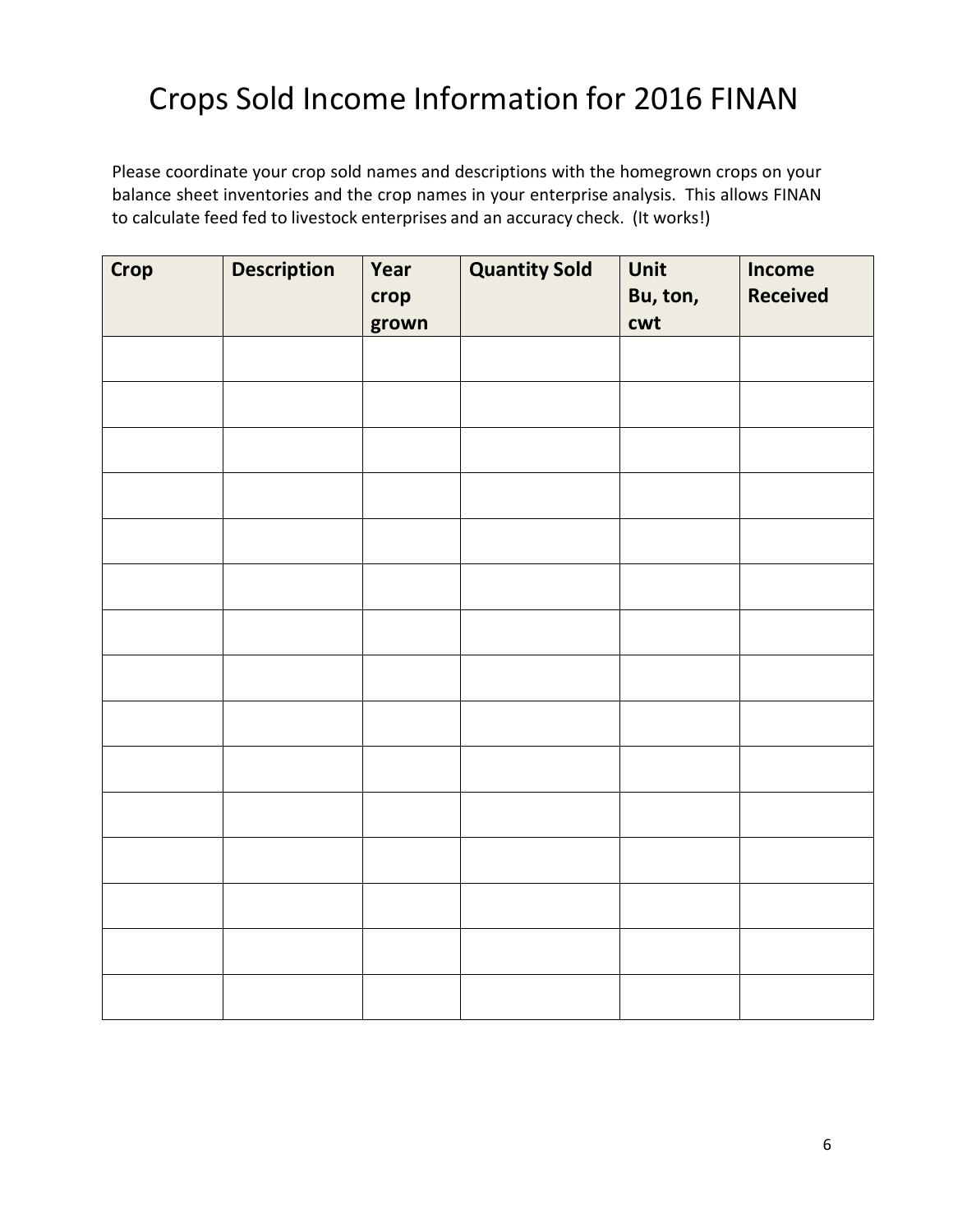## Livestock Sales Income Information

| <b>Animal</b> | Description <sup>1</sup> | <b>Number Sold</b><br>(head) | <b>Total</b><br>pounds <sup>2</sup> | <b>Total Gross</b><br>Income Received <sup>3</sup> |
|---------------|--------------------------|------------------------------|-------------------------------------|----------------------------------------------------|
|               |                          |                              |                                     |                                                    |
|               |                          |                              |                                     |                                                    |
|               |                          |                              |                                     |                                                    |
|               |                          |                              |                                     |                                                    |
|               |                          |                              |                                     |                                                    |
|               |                          |                              |                                     |                                                    |
|               |                          |                              |                                     |                                                    |
|               |                          |                              |                                     |                                                    |

| <b>Product Sales</b> | Description <sup>1</sup> | Quantity | <b>Unit</b>    | <b>Total Gross</b>                  |
|----------------------|--------------------------|----------|----------------|-------------------------------------|
|                      |                          |          | lbs, cwt, etc. | <b>Income Received</b> <sup>3</sup> |
|                      |                          |          |                |                                     |
|                      |                          |          |                |                                     |
|                      |                          |          |                |                                     |
|                      |                          |          |                |                                     |
|                      |                          |          |                |                                     |
|                      |                          |          |                |                                     |
|                      |                          |          |                |                                     |
|                      |                          |          |                |                                     |

<sup>1</sup>Description for your information. For example, "Animal" could be "dairy heifers" and description could be "calves" for one entry, and "springing heifers" for another entry.

<sup>2</sup>Total pounds are only needed for feeder/finish animals. This is used to calculate cost per pound of gain and other efficiency factors.

 $3$ Gross income from sales of animals and products such as milk are entered here. Deductions for marketing, hauling, etc. Should be entered as direct livestock expenses.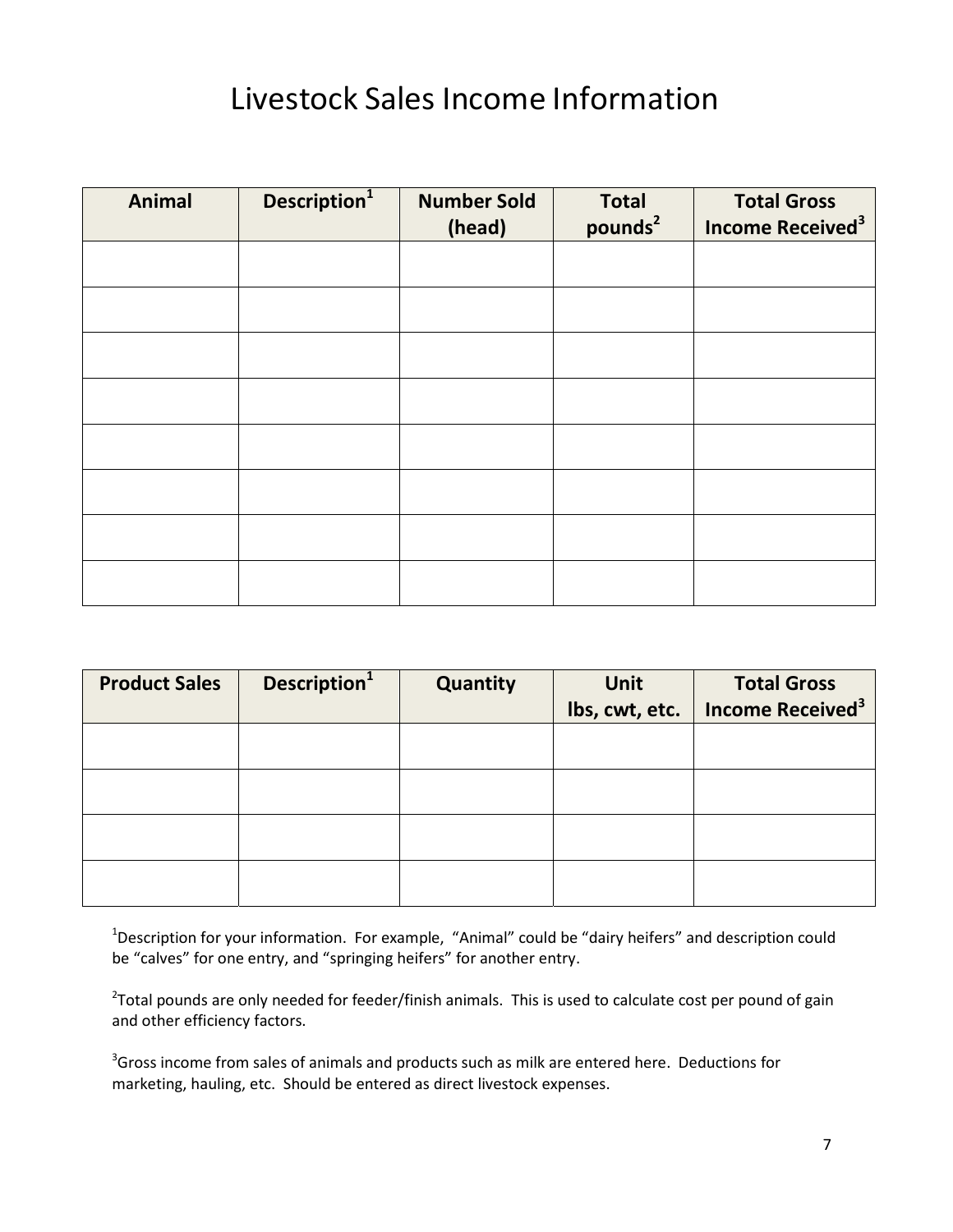## Other farm income- Cull breeding livestock

| Description | Number Sold | <b>Total Weight</b><br>(optional) | <b>Total Gross</b><br>Income Received <sup>3</sup> |
|-------------|-------------|-----------------------------------|----------------------------------------------------|
|             |             |                                   |                                                    |
|             |             |                                   |                                                    |
|             |             |                                   |                                                    |
|             |             |                                   |                                                    |
|             |             |                                   |                                                    |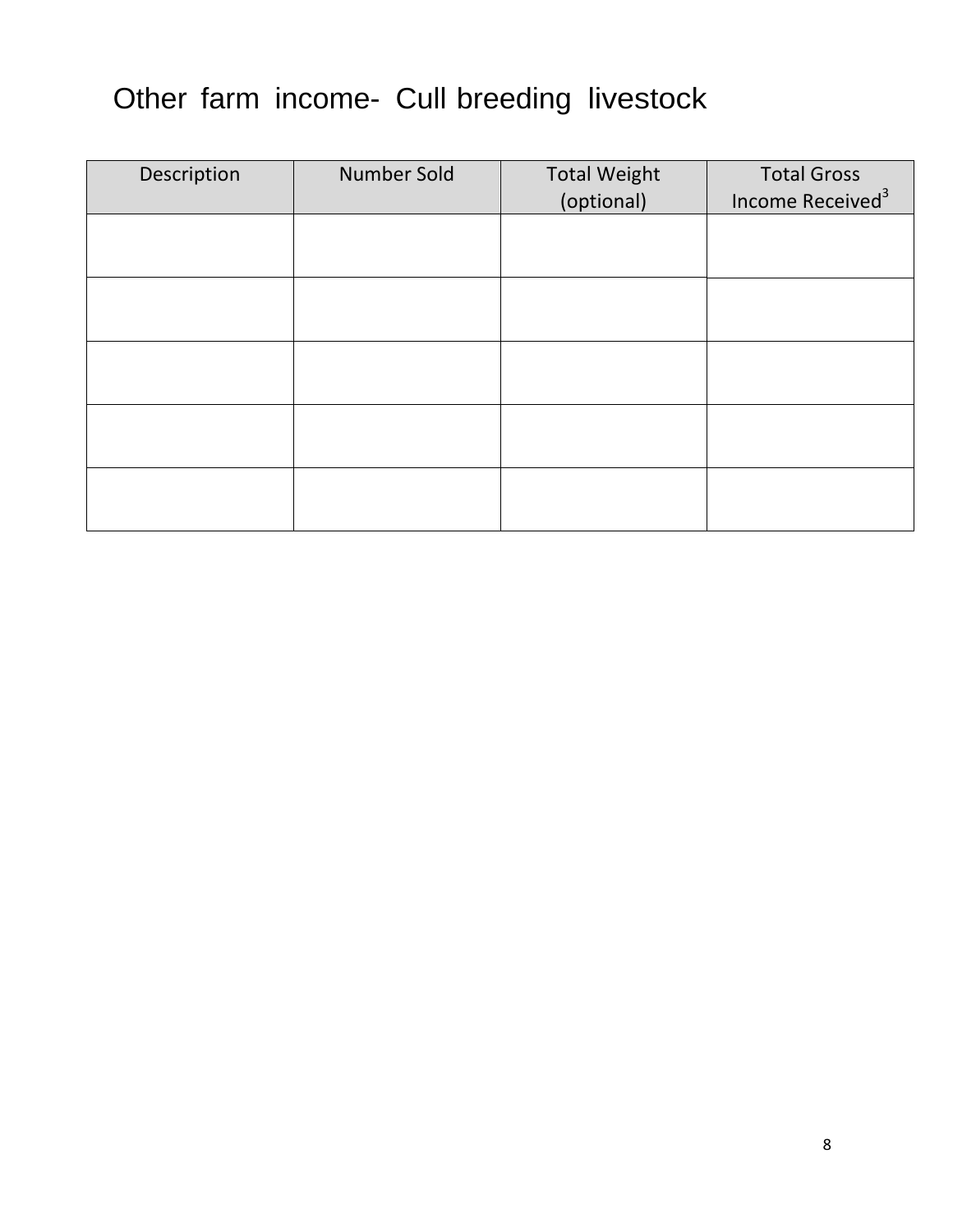# Other Farm Income – everything else

|                             | <b>Description</b> | <b>Amount</b> |
|-----------------------------|--------------------|---------------|
| Misc. livestock income      |                    |               |
|                             |                    |               |
| LDP payments                |                    |               |
|                             |                    |               |
| Direct, CCP & ACRE          |                    |               |
| payments (by crop if avail) |                    |               |
|                             |                    |               |
|                             |                    |               |
|                             |                    |               |
| CRP payments                |                    |               |
|                             |                    |               |
| Livestock govt payments     |                    |               |
|                             |                    |               |
| Other govt payments         |                    |               |
|                             |                    |               |
| Custom work income          |                    |               |
|                             |                    |               |
| Contract livestock income   |                    |               |
| Patronage dividends, cash   |                    |               |
|                             |                    |               |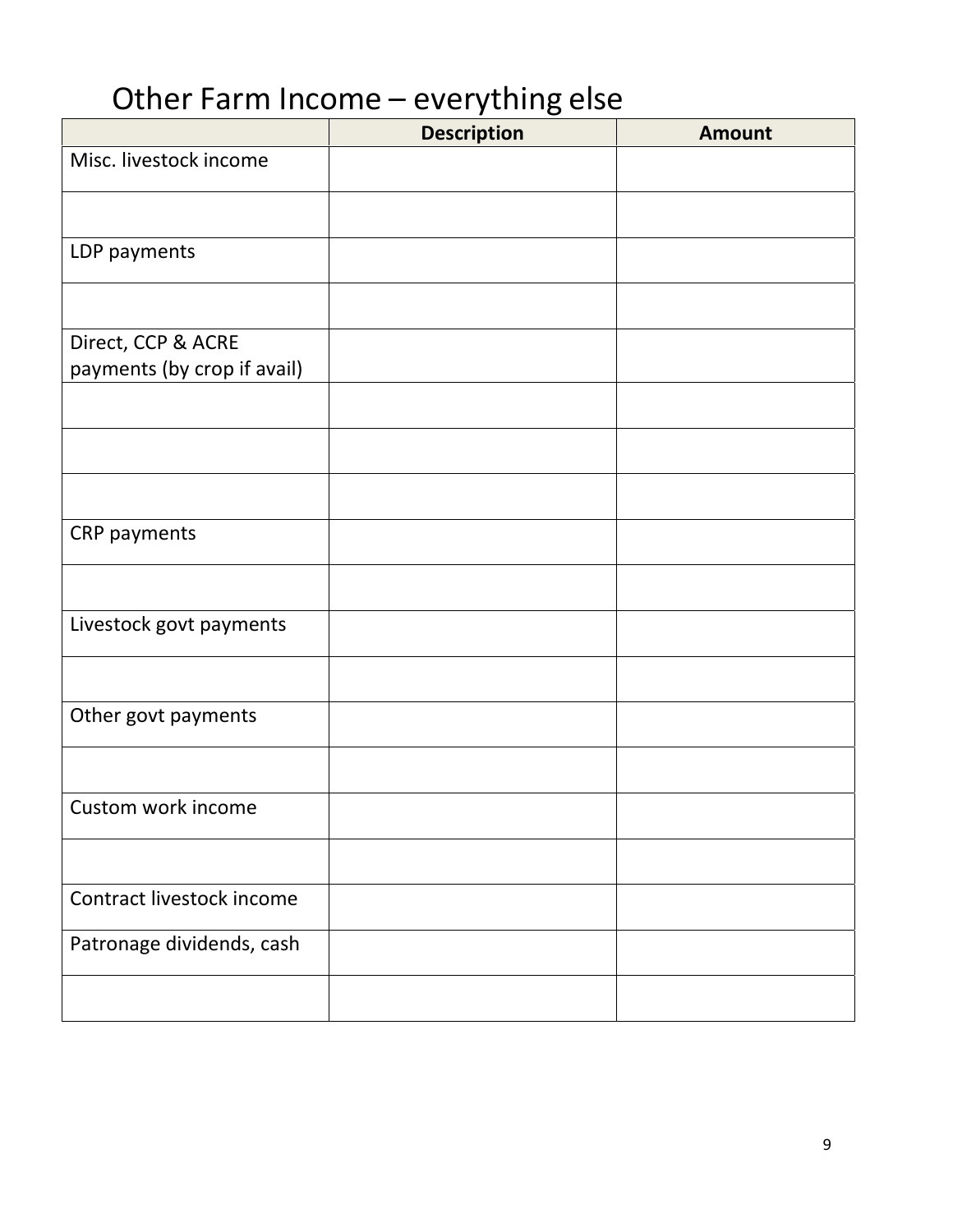## Other farm income‐ continued

|                            | <b>Description</b> | <b>Amount</b> |
|----------------------------|--------------------|---------------|
| Crop insurance income      |                    |               |
| (by crop if available)     |                    |               |
|                            |                    |               |
|                            |                    |               |
|                            |                    |               |
|                            |                    |               |
|                            |                    |               |
|                            |                    |               |
| Property insurance income  |                    |               |
|                            |                    |               |
|                            |                    |               |
| Sale of resale items       |                    |               |
|                            |                    |               |
|                            |                    |               |
| Cash from hedging accounts |                    |               |
|                            |                    |               |
|                            |                    |               |
| Other farm income          |                    |               |
|                            |                    |               |
|                            |                    |               |
|                            |                    |               |
|                            |                    |               |
|                            |                    |               |
|                            |                    |               |
|                            |                    |               |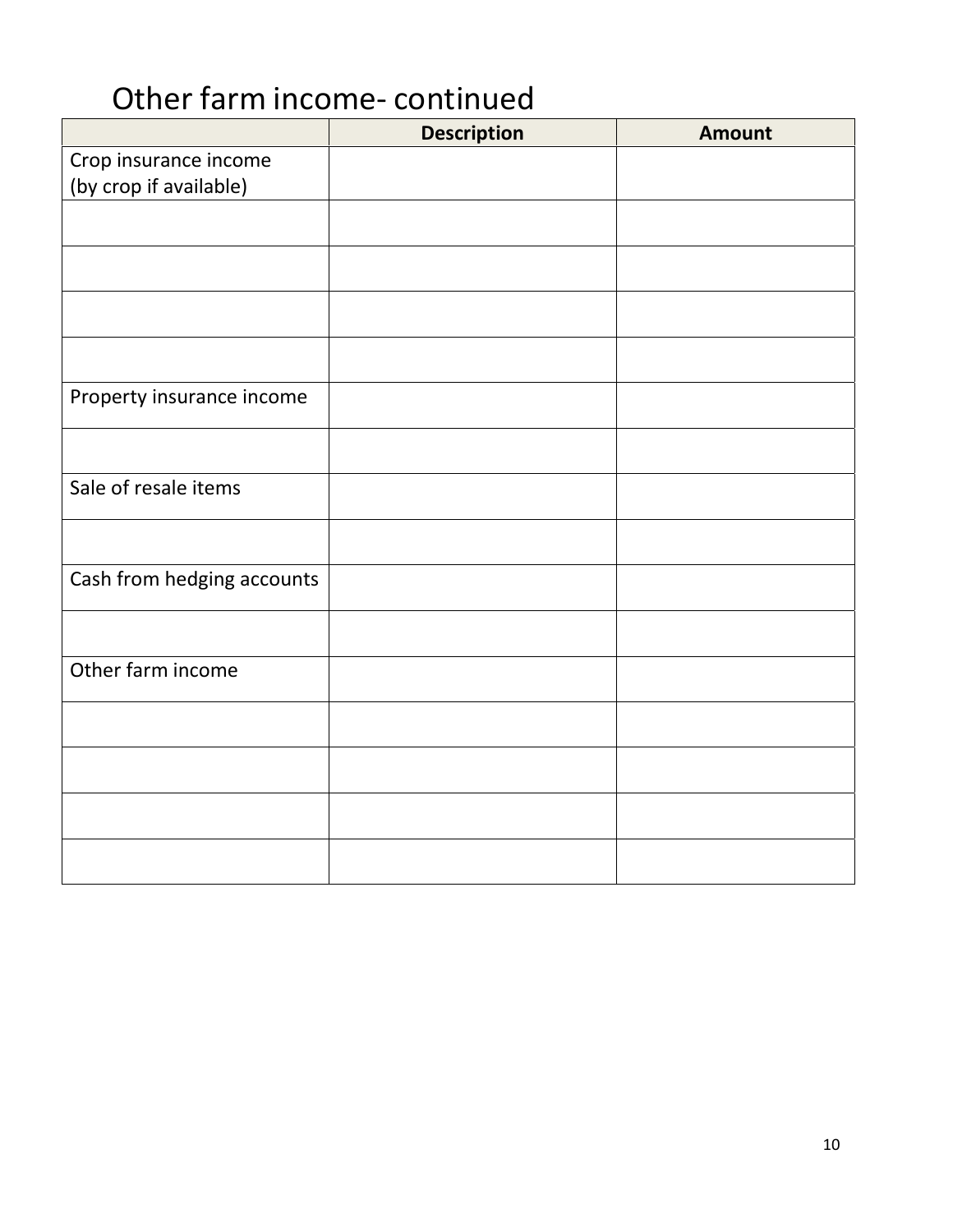## Direct Crop Expenses

|                             | Description <sup>1</sup> | <b>Amount</b> |
|-----------------------------|--------------------------|---------------|
| Seed                        |                          |               |
| (by crop is helpful later!) |                          |               |
|                             |                          |               |
|                             |                          |               |
|                             |                          |               |
|                             |                          |               |
| Fertilizer                  |                          |               |
|                             |                          |               |
| <b>Crop Chemicals</b>       |                          |               |
|                             |                          |               |
| Non-chemical crop           |                          |               |
| protection                  |                          |               |
|                             |                          |               |
| Crop Insurance              |                          |               |
|                             |                          |               |
| Drying expense              |                          |               |
|                             |                          |               |
| Storage                     |                          |               |
|                             |                          |               |
| Irrigation energy           |                          |               |
|                             |                          |               |
|                             |                          |               |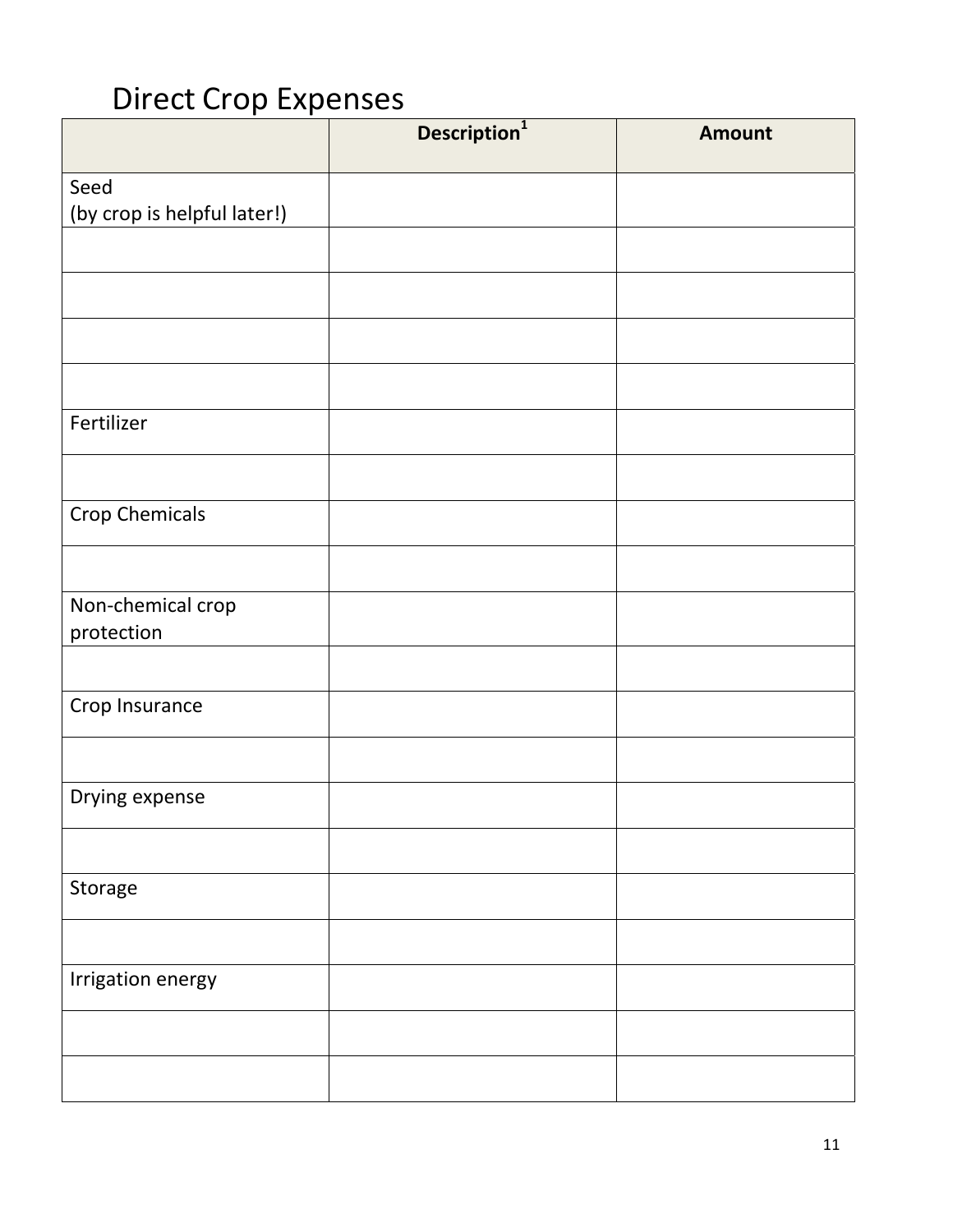|                        | Description <sup>1</sup> | Amount |
|------------------------|--------------------------|--------|
| Packaging and supplies |                          |        |
|                        |                          |        |
| Custom hire            |                          |        |
|                        |                          |        |
| Hauling and trucking   |                          |        |
|                        |                          |        |
| Consultants            |                          |        |
|                        |                          |        |
| Marketing              |                          |        |
|                        |                          |        |
| Miscellaneous          |                          |        |
|                        |                          |        |
|                        |                          |        |
|                        |                          |        |
|                        |                          |        |

<sup>1</sup>Detail entered here will be helpful as you break out expenses into your different crop enterprises. For instance, seed can be broken down by crop and we can pull that information into your enterprise analysis. Seed or other supplies purchased for a different crop year should be designated so they are not charged to the evaluation year's crop enterprise.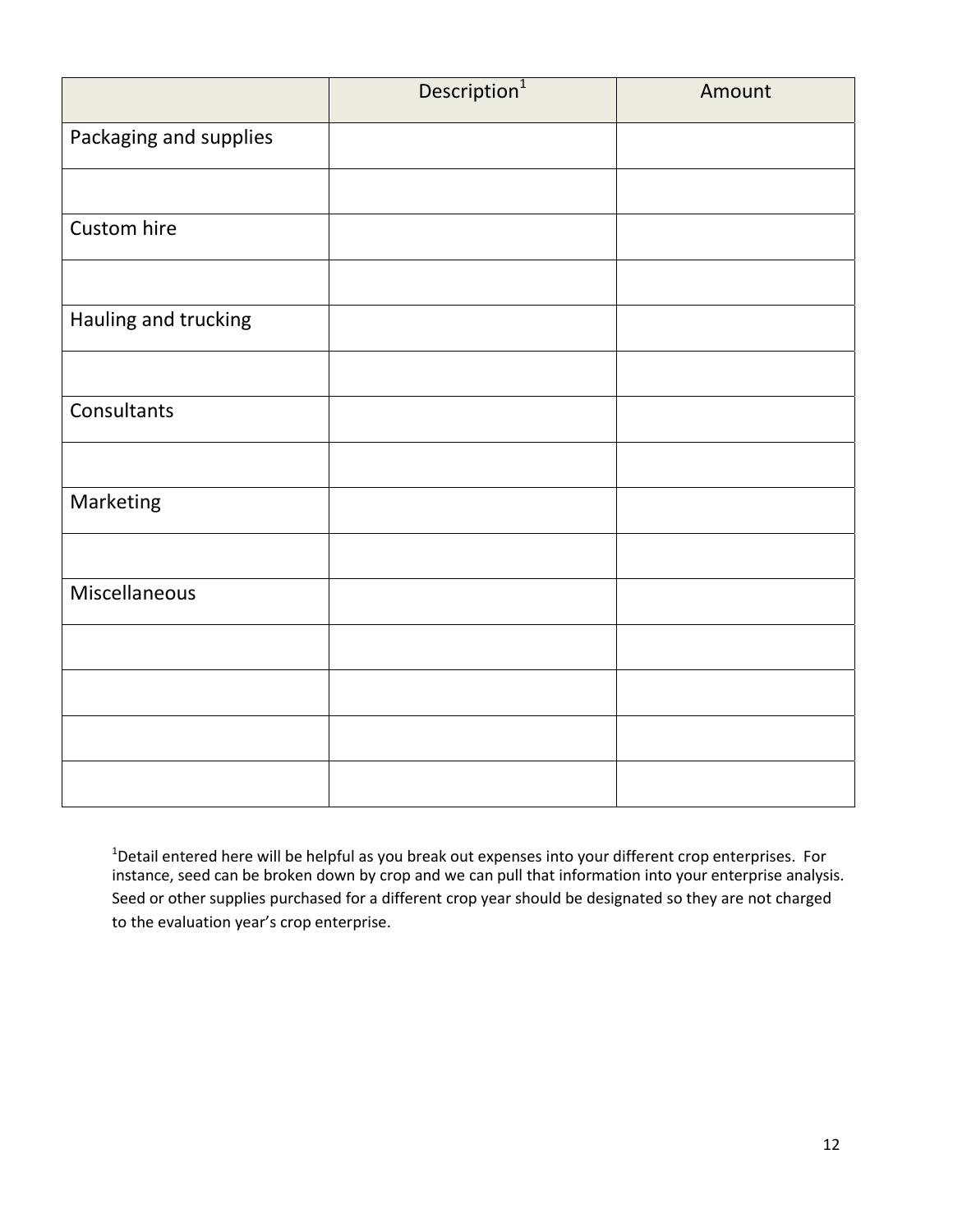| <b>DIRECT LIVESTOCK EXPENSES*</b>     |  |
|---------------------------------------|--|
| Feeder livestock purchase             |  |
|                                       |  |
| <b>Purchased feed</b>                 |  |
| Grain - Lactating*                    |  |
|                                       |  |
| Grain - Dry cow<br>Grain - Heifer     |  |
| Grain - Calf                          |  |
| Hay                                   |  |
| Haylage                               |  |
| Milk replacer                         |  |
| <b>Minerals</b>                       |  |
| Silage                                |  |
|                                       |  |
|                                       |  |
|                                       |  |
| <b>Breeding fees</b>                  |  |
|                                       |  |
|                                       |  |
| <b>Veterinary</b>                     |  |
| Veterinary fees                       |  |
| Other medications                     |  |
|                                       |  |
|                                       |  |
| <b>BST</b>                            |  |
|                                       |  |
| <b>Livestock supplies</b>             |  |
| Milking (chemicals, inflations, etc.) |  |
| Feed testing                          |  |
| Miscellaneous                         |  |
| <b>Supplies</b>                       |  |
| Other                                 |  |
|                                       |  |
|                                       |  |
|                                       |  |
|                                       |  |
|                                       |  |
| <b>DHIA testing</b>                   |  |
|                                       |  |
| <b>Contract production expense</b>    |  |
| <b>Custom Heifer Raising</b>          |  |
| Registration                          |  |
|                                       |  |
| <b>Custom hire</b>                    |  |
| Foot trimming                         |  |
|                                       |  |
|                                       |  |
|                                       |  |
|                                       |  |

\*Shaded lines are the major categories. Provide level of detail available in your recordkeeping system. These are suggestions.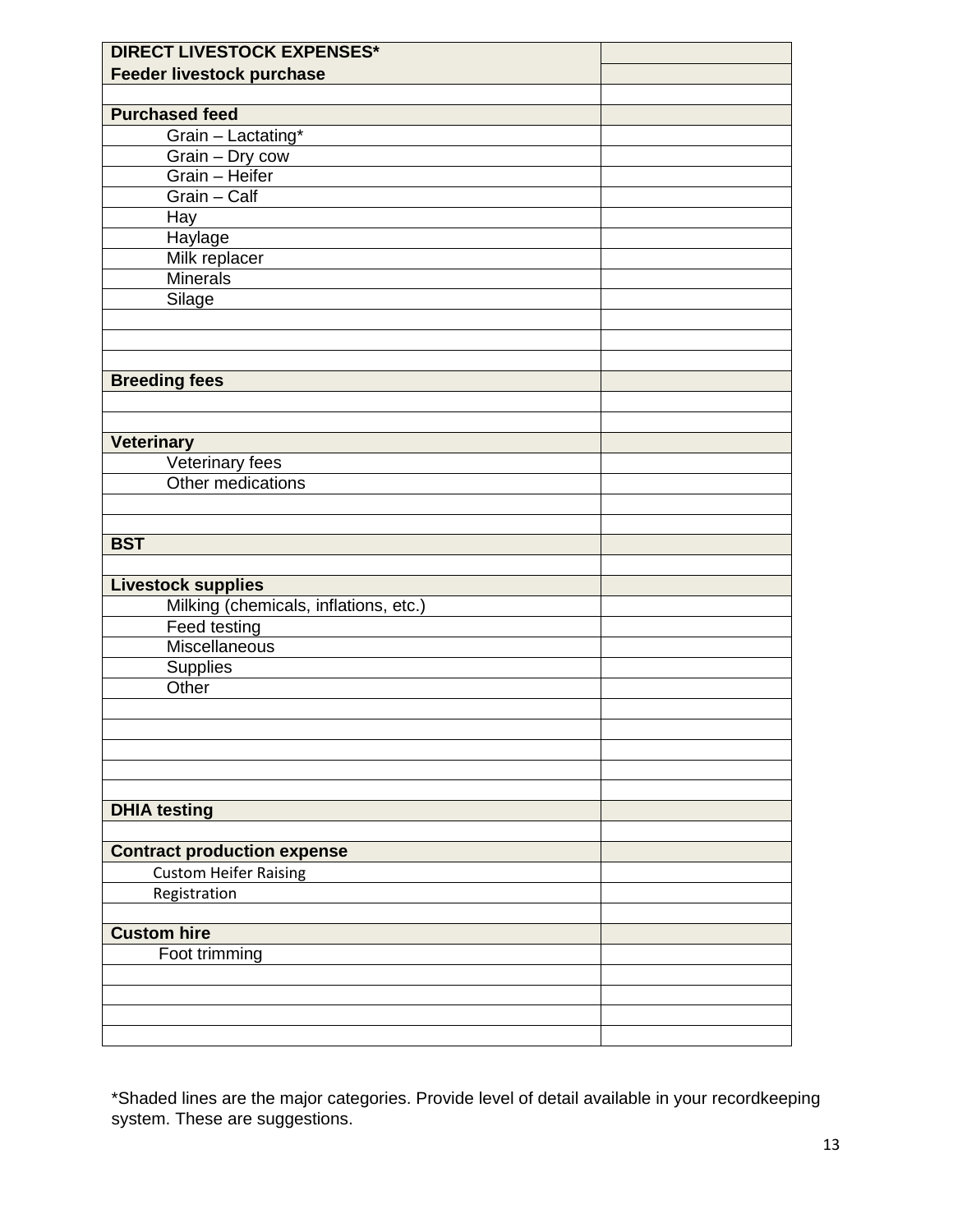| <b>Livestock leases</b>         |  |
|---------------------------------|--|
|                                 |  |
|                                 |  |
| <b>Grazing fees</b>             |  |
|                                 |  |
| <b>Hauling and trucking</b>     |  |
| Milk Hauling                    |  |
| <b>Livestock Hauling</b>        |  |
| Other                           |  |
|                                 |  |
|                                 |  |
| <b>Consultants</b>              |  |
|                                 |  |
|                                 |  |
| <b>Marketing</b>                |  |
| Federal order deductions        |  |
| <b>Promotion deductions</b>     |  |
| Milk co-op capital retains      |  |
| Milk co-op dues                 |  |
| Livestock sale commissions      |  |
| Other                           |  |
|                                 |  |
|                                 |  |
| <b>Bedding</b>                  |  |
| Sand                            |  |
| Sawdust/shavings                |  |
| <b>Straw</b>                    |  |
| Other                           |  |
| Cost of home grown bedding used |  |
|                                 |  |
|                                 |  |
|                                 |  |
|                                 |  |

\*Shaded lines are the major categories. Provide level of detail available in your recordkeeping system. These are suggestions.

Add any additional categories that are included in your records so that all expenses will be included in your farm's analysis.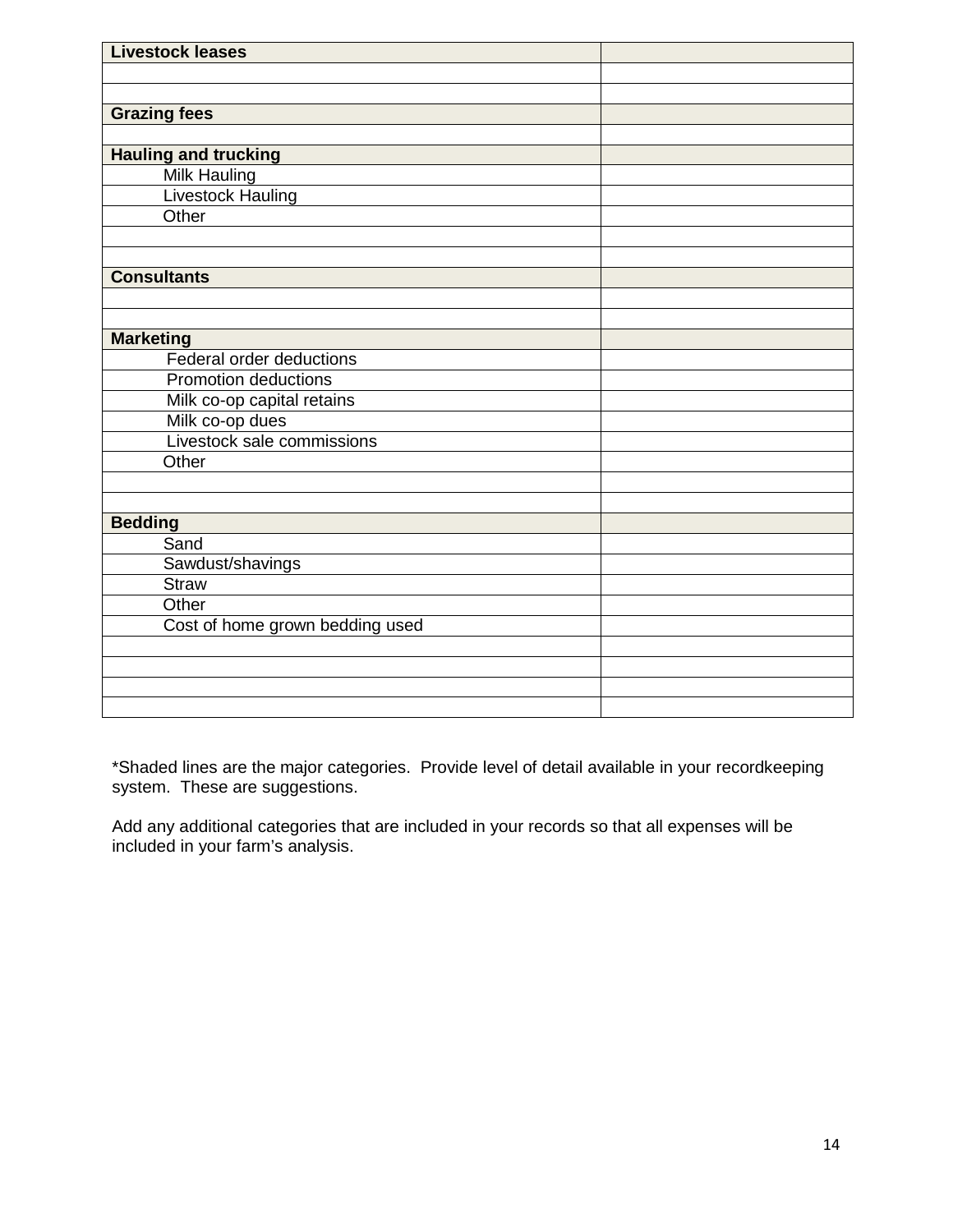| <b>RELATED OPERATING EXPENSES*</b>                       | <b>Amount</b> |
|----------------------------------------------------------|---------------|
| <b>Interest</b>                                          |               |
| Operating                                                |               |
| (list individual loans or supply year-end statements)    |               |
|                                                          |               |
|                                                          |               |
|                                                          |               |
|                                                          |               |
|                                                          |               |
| <b>Fuel and oil</b>                                      |               |
| <b>Diesel</b>                                            |               |
| Gasoline                                                 |               |
| Oil& Grease                                              |               |
|                                                          |               |
| <b>Repairs</b>                                           |               |
| Machinery                                                |               |
| Livestock equipment                                      |               |
| <b>Buildings</b>                                         |               |
| <b>Irrigation equipment</b>                              |               |
| Fence                                                    |               |
| Miscellaneous                                            |               |
| Roads                                                    |               |
|                                                          |               |
|                                                          |               |
|                                                          |               |
| <b>Hired labor</b>                                       |               |
| Payroll (gross)                                          |               |
| Employer's share:                                        |               |
| <b>FICA</b>                                              |               |
| Medicare                                                 |               |
| Federal unemployment taxes                               |               |
| State unemployment taxes<br>Recruitment                  |               |
| Worker's compensation                                    |               |
| Other benefits                                           |               |
|                                                          |               |
| Owner wages and benefits (please separate if included in |               |
| Hired Labor)                                             |               |
|                                                          |               |
| <b>Land rent</b>                                         |               |
| Total amount or list properties individually             |               |
|                                                          |               |
|                                                          |               |
|                                                          |               |

\*Shaded lines are major categories. Provide level of detail available in your recordkeeping system. These are suggestions.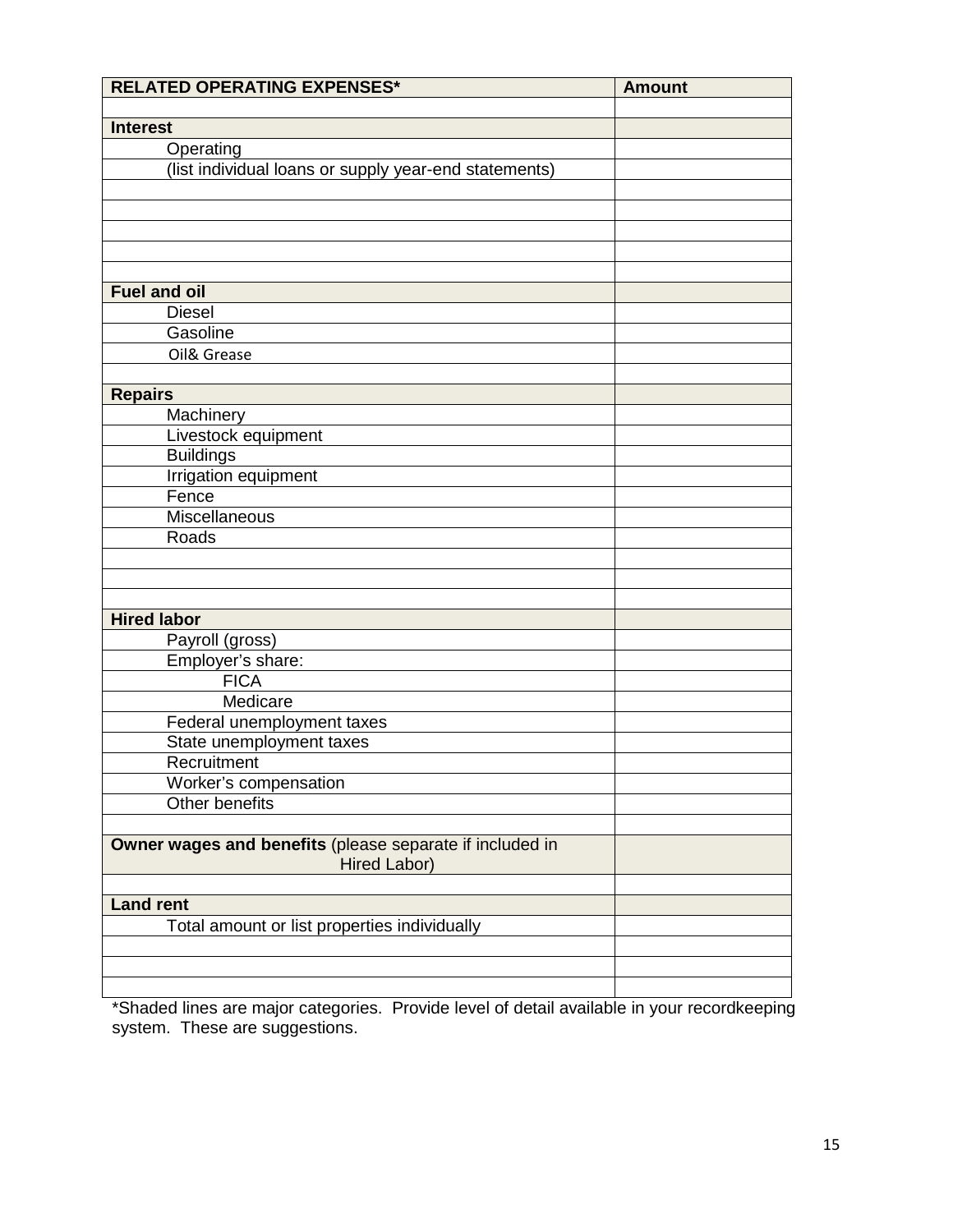| <b>Machinery leases</b>                        |  |
|------------------------------------------------|--|
| Total amount or list individually              |  |
|                                                |  |
| <b>Building leases</b>                         |  |
| Total amount or list individually              |  |
|                                                |  |
|                                                |  |
| <b>Real estate taxes</b>                       |  |
|                                                |  |
| Personal property tax - not applicable in Ohio |  |
|                                                |  |
| <b>Farm insurance</b>                          |  |
| Farm policy                                    |  |
| Trucks/vehicles                                |  |
| Other                                          |  |
|                                                |  |
| <b>Utilities</b>                               |  |
| Electricity                                    |  |
| Trash disposal                                 |  |
| Gas (for heating/cooling)                      |  |
| Telephone                                      |  |
| Other                                          |  |
|                                                |  |
| <b>Dues and professional fees</b>              |  |
| Accounting                                     |  |
| <b>Consultant fees</b>                         |  |
| Education                                      |  |
| Legal fees                                     |  |
| Memberships/dues & Subscriptions               |  |
| Tax preparation                                |  |
| <b>Travel &amp; Meetings</b>                   |  |
| Other                                          |  |
| <b>Hedging account deposits</b>                |  |
|                                                |  |
| <b>Purchase of resale items</b>                |  |
|                                                |  |
|                                                |  |
| <b>Miscellaneous farm expense</b>              |  |
| Bank fees                                      |  |
| Miscellaneous                                  |  |
| Office                                         |  |
| <b>CAT Tax</b>                                 |  |
|                                                |  |

Add any additional categories that are included in your records so that all expenses will be included in your farm's analysis.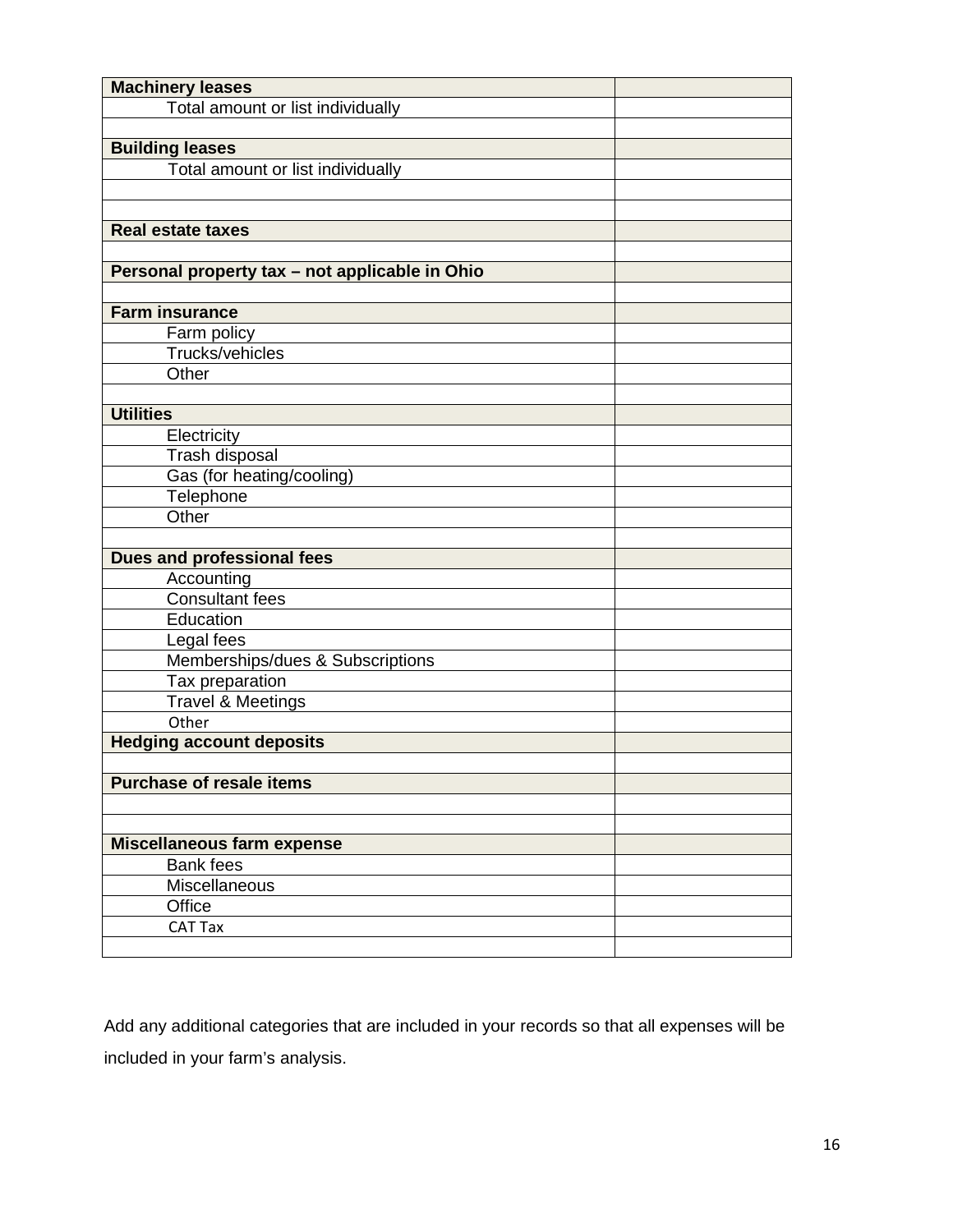## Other information for Finan analysis year – 2016

|                                          | <b>Description</b> | <b>Amount</b> |
|------------------------------------------|--------------------|---------------|
| Family living/owner draw                 |                    |               |
|                                          |                    |               |
| Corporate dividends                      |                    |               |
|                                          |                    |               |
| Income and social security<br>taxes paid |                    |               |
|                                          |                    |               |
| <b>Gifts and inheritances</b>            |                    |               |
|                                          |                    |               |
| Capital contributions                    |                    |               |
|                                          |                    |               |
| Cash gifts given                         |                    |               |
|                                          |                    |               |
| Capital distributions                    |                    |               |
|                                          |                    |               |
|                                          |                    |               |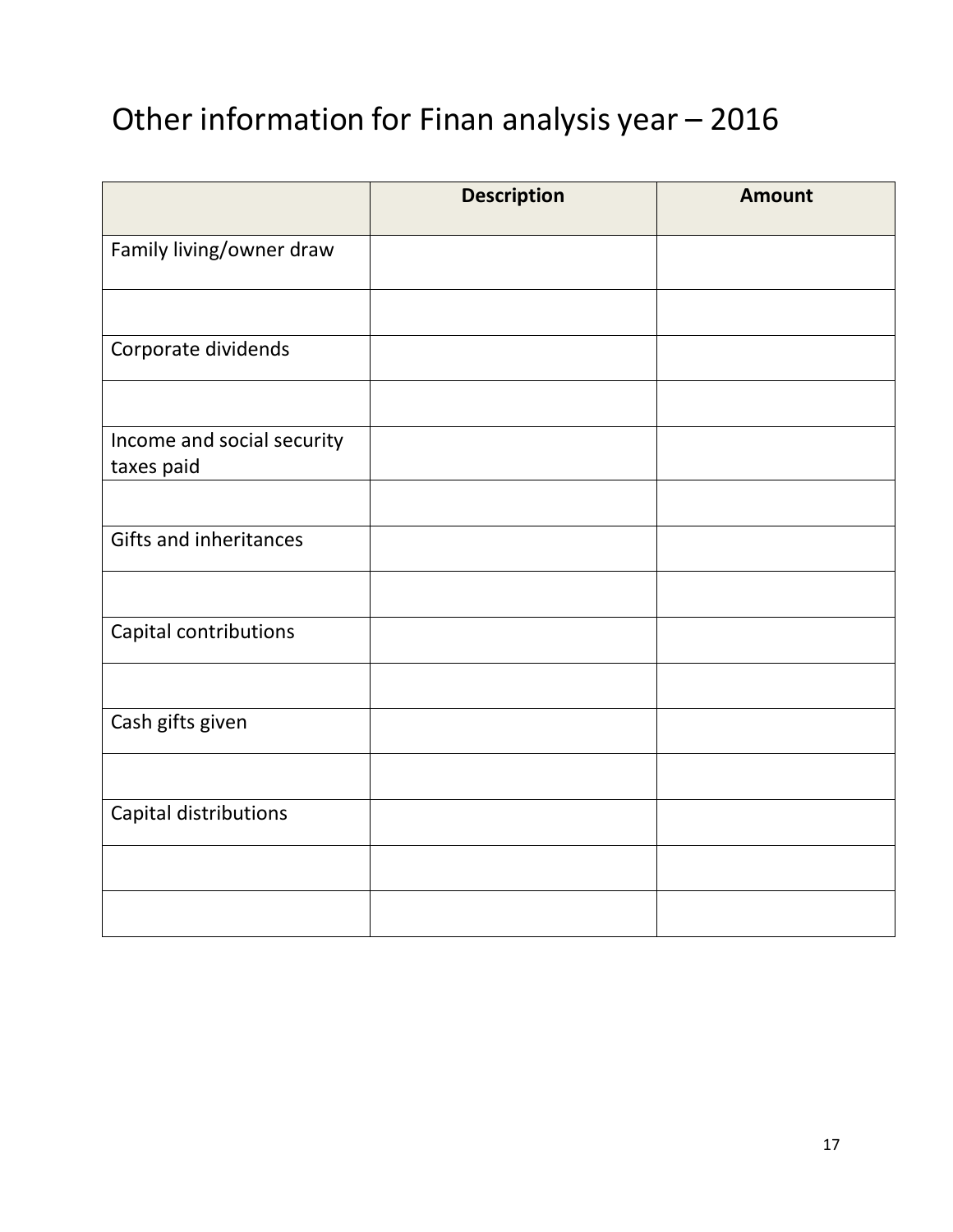## Labor

|                                    | <b>Annual hours</b> |
|------------------------------------|---------------------|
| Unpaid operator and family labor   |                     |
| Full time hired labor <sup>1</sup> |                     |
| Other hired labor                  |                     |
|                                    |                     |

 $1$  If labor is hourly, look up total paid hours for payroll. For salaried and unpaid operator and family labor, estimate hours worked in an average week and multiply by the annual weeks worked (50 weeks if the person takes 2 weeks of vacation). Do this for each person and calculate total hours.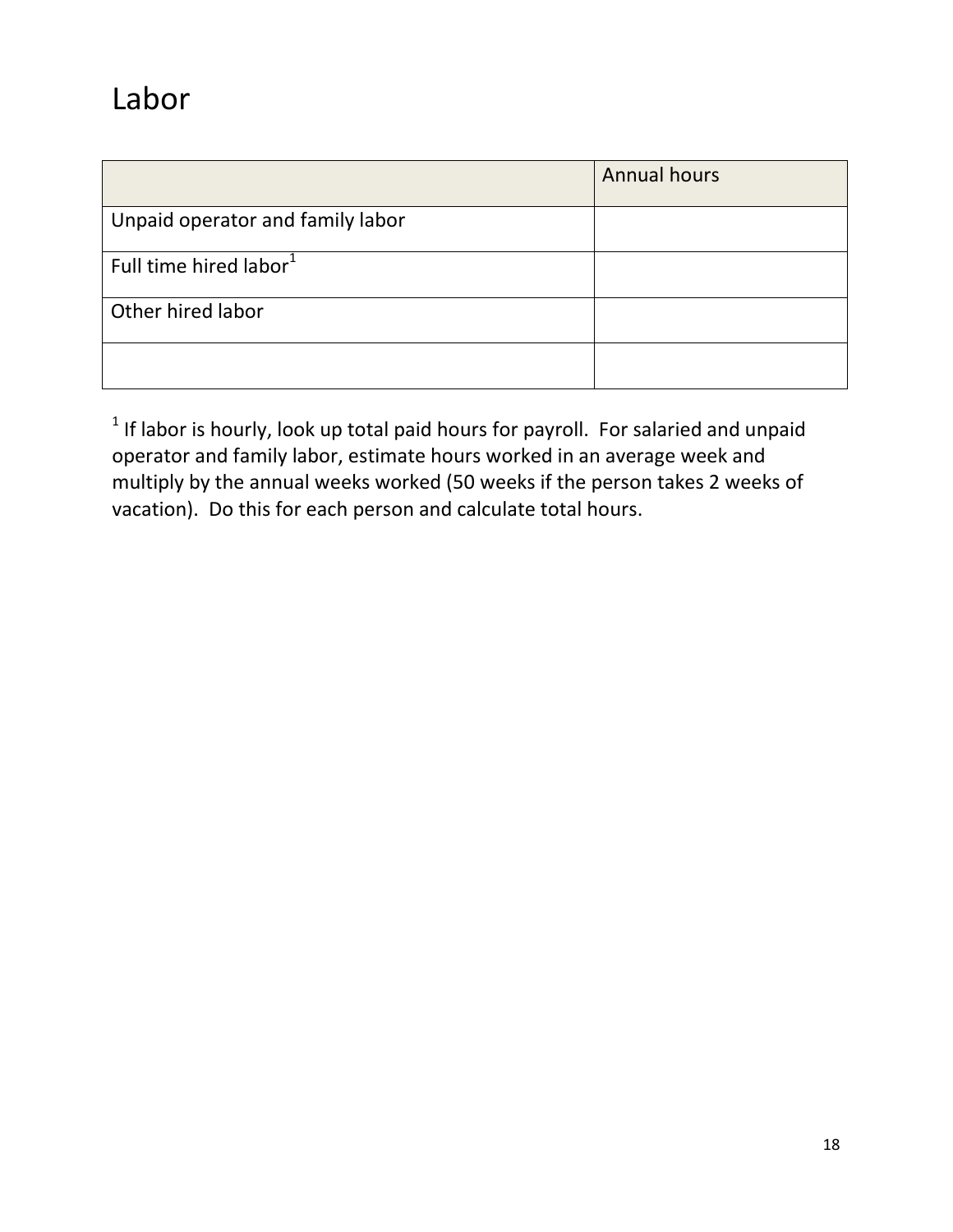## Share rental arrangements worksheet

If you have any share rental agreements, complete a worksheet for each different share rental arrangement. Different arrangements are identified by your (the renter's) % share. You will indicate which share rental arrangement goes with which crop and the number of acres involved in each arrangement in the crop enterprise analysis.

| <b>Renter/Landlord</b>       | <b>Percent</b><br>allocated to | <b>Percent</b><br>allocated to |
|------------------------------|--------------------------------|--------------------------------|
|                              | landlord                       | renter                         |
| Production                   |                                |                                |
| Other products               |                                |                                |
| Other income                 |                                |                                |
| Seed                         |                                |                                |
| Fertilizer                   |                                |                                |
| Crop chemicals               |                                |                                |
| Non-chemical crop protectant |                                |                                |
| Crop insurance               |                                |                                |
| Drying expense               |                                |                                |
| Storage                      |                                |                                |
| Packaging & supplies         |                                |                                |
| <b>Custom hire</b>           |                                |                                |
| Hauling and trucking         |                                |                                |
| Consultants                  |                                |                                |
| Marketing                    |                                |                                |
| Miscellaneous                |                                |                                |
| <b>Hired labor</b>           |                                |                                |
| Machinery leases             |                                |                                |
| <b>Utilities</b>             |                                |                                |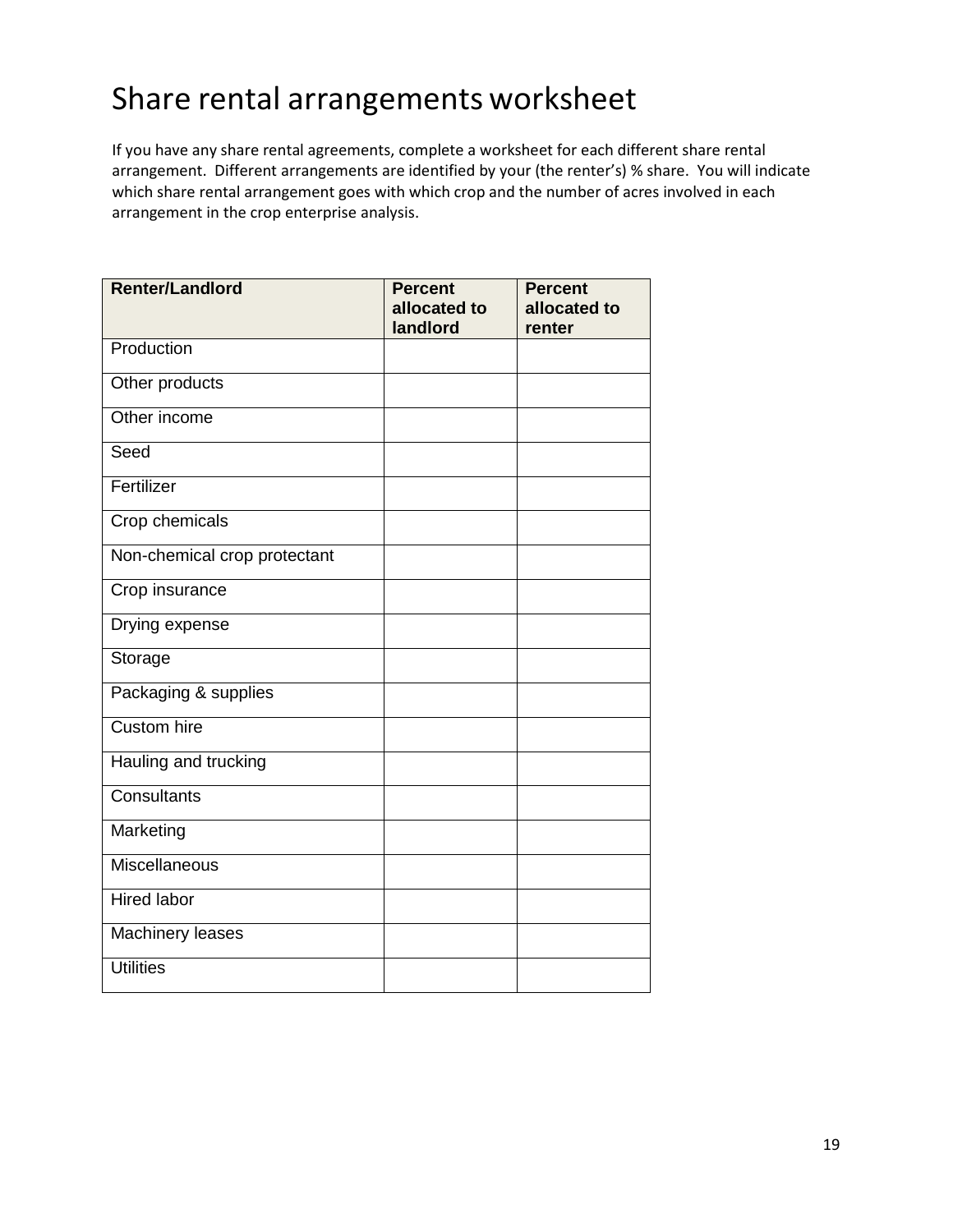## Related operating expense allocation worksheet

Of each total expense, allocate a percentage to crops, livestock and/or "other" (if there is anything besides crops and livestock). Percents should total 100%.

| <b>RELATED OPERATING EXPENSES*</b> | <b>Percent</b><br>allocated to<br>crops | <b>Percent</b><br>allocated to<br>livestock | <b>Percent allocated</b><br>to Other |
|------------------------------------|-----------------------------------------|---------------------------------------------|--------------------------------------|
| Irrigation energy                  |                                         |                                             |                                      |
| Fuel and Oil                       |                                         |                                             |                                      |
| Repairs                            |                                         |                                             |                                      |
| Repair, machinery                  |                                         |                                             |                                      |
| Repair, livestock equipment        |                                         |                                             |                                      |
| Repair, buildings                  |                                         |                                             |                                      |
| Repair, irrigation equipment       |                                         |                                             |                                      |
| <b>Hired labor</b>                 |                                         |                                             |                                      |
| Owner wages and benefits           |                                         |                                             |                                      |
| Machinery leases                   |                                         |                                             |                                      |
| <b>Building leases</b>             |                                         |                                             |                                      |
| Real estate taxes                  |                                         |                                             |                                      |
| Personal property taxes            |                                         |                                             |                                      |
| Farm insurance                     |                                         |                                             |                                      |
| <b>Utilities</b>                   |                                         |                                             |                                      |
| Dues and professional fees         |                                         |                                             |                                      |
| Miscellaneous                      |                                         |                                             |                                      |
| Operating interest                 |                                         |                                             |                                      |
| Interest on intermediate debt      |                                         |                                             |                                      |
| Interest on long term debt         |                                         |                                             |                                      |
| Machinery depreciation             |                                         |                                             |                                      |
| <b>Building depreciation</b>       |                                         |                                             |                                      |
| Value of labor and management      |                                         |                                             |                                      |
| Labor hours                        |                                         |                                             |                                      |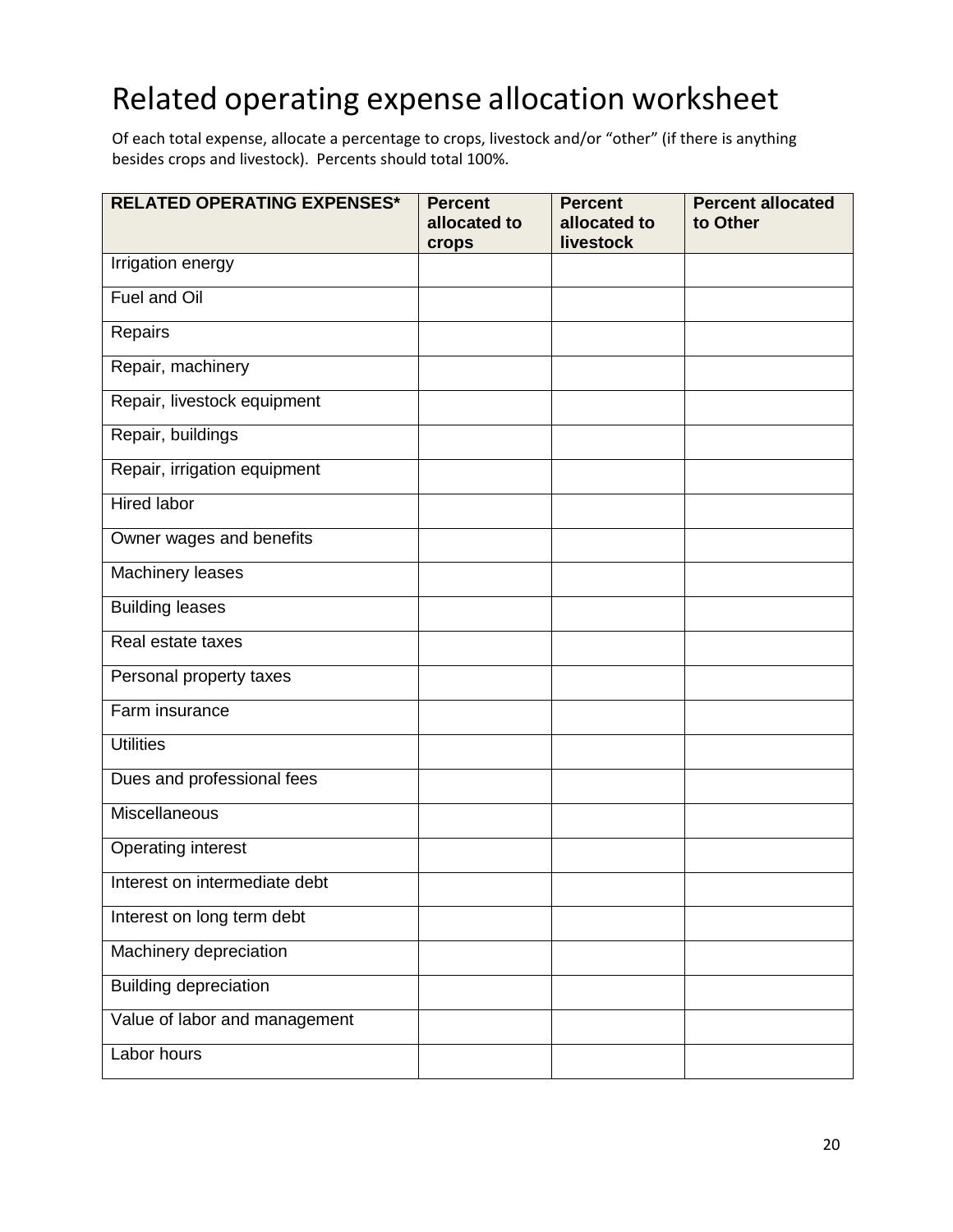### *Crop Enterprise Analysis – FINAN Worksheet*

| <b>Enterprise #</b>                       | $\mathbf{1}$ | $\overline{2}$ | $\overline{\mathbf{3}}$ | $\overline{\mathbf{4}}$ | $5\phantom{1}$ |
|-------------------------------------------|--------------|----------------|-------------------------|-------------------------|----------------|
| Crop Name                                 |              |                |                         |                         |                |
| Your description                          |              |                |                         |                         |                |
| Type:<br>(Check all that apply)           |              |                |                         |                         |                |
| Normal                                    |              |                |                         |                         |                |
| Double Crop                               |              |                |                         |                         |                |
| Establishment                             |              |                |                         |                         |                |
| Irrigated                                 |              |                |                         |                         |                |
| Acres owned                               |              |                |                         |                         |                |
| Acres cash rented                         |              |                |                         |                         |                |
| Acres share rented                        |              |                |                         |                         |                |
| Your share (%)<br>(of share rented acres) |              |                |                         |                         |                |
| <b>Total production</b><br>(your share)   | bu/ton       | bu/ton         | bu/ton                  | bu/ton                  | bu/ton         |
| Value per unit                            | bu/ton       | bu/ton         | bu/ton                  | bu/ton                  | bu/ton         |
| Hedging gain or loss                      |              |                |                         |                         |                |
| Crop insurance<br>income                  |              |                |                         |                         |                |
| LDP income                                |              |                |                         |                         |                |
| Direct, CCP and<br><b>ACRE</b> payments   |              |                |                         |                         |                |
| Other income                              |              |                |                         |                         |                |
|                                           |              |                |                         |                         |                |
|                                           |              |                |                         |                         |                |
|                                           |              |                |                         |                         |                |
| Combine with<br>enterprise number         |              |                |                         |                         |                |

Include a crop enterprise for each crop grown on your farm during the analysis year. Please match your homegrown crop names on your balance sheet inventories with the crop names in your enterprise analysis.

Corn grain, corn silage and high moisture corn are each separate enterprises. Alfalfa hay and grass hay would be separate enterprises. If hay acres are harvested as dry hay and haylage, convert all yields to dry hay and handle as one enterprise.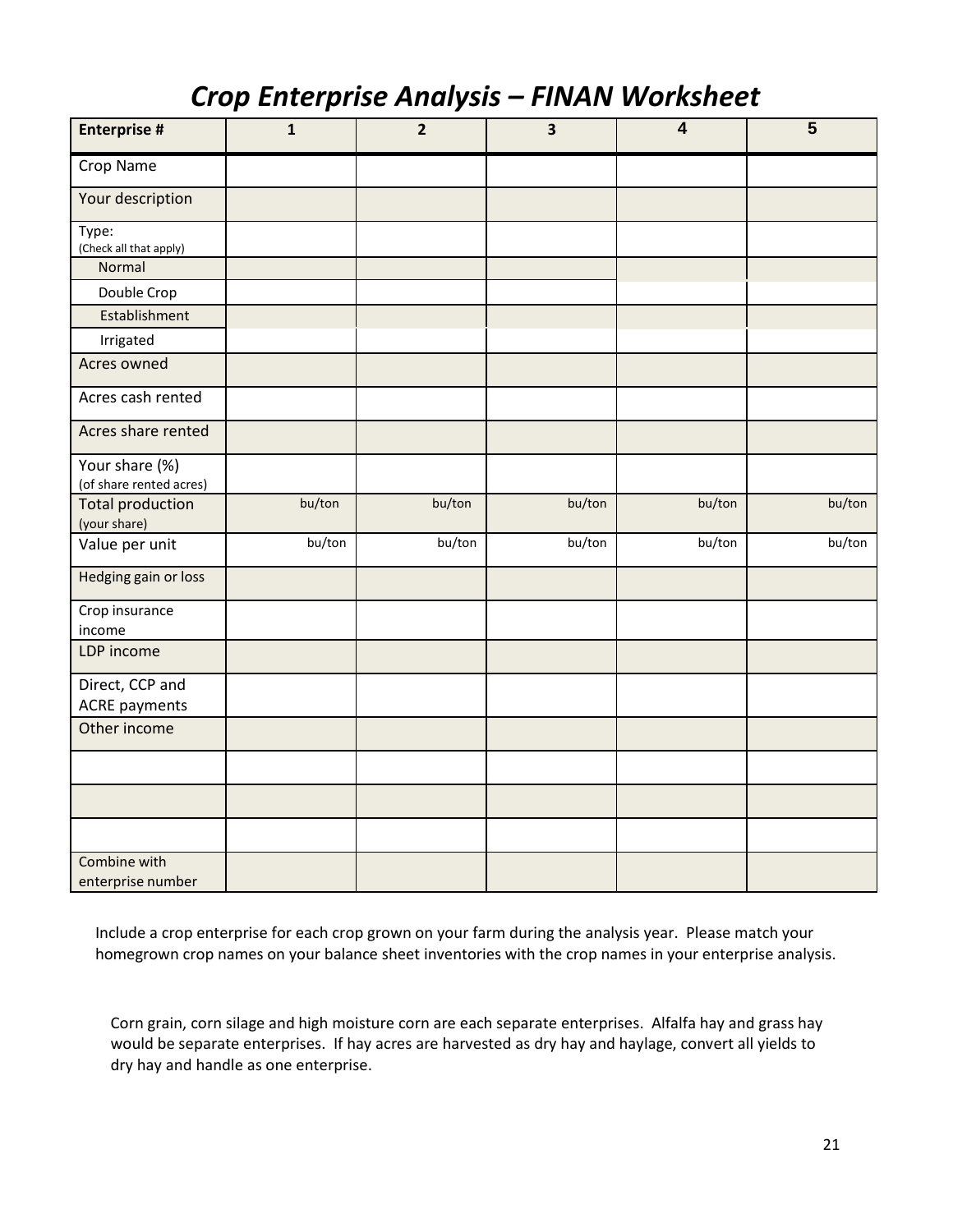### **Crop Enterprise Analysis – Direct Crop Expenses<sup>1</sup>**

Continue to provide information for your crop enterprise analysis. Continue with the same crops/enterprise numbers that you set up on the previous page. Enter total expenses for each enterprise (not per acre – FINAN will make those calculations)

| Enterprise #                     | $\mathbf{1}$ | $\overline{2}$ | $\overline{3}$ | $\overline{4}$ | 5 |
|----------------------------------|--------------|----------------|----------------|----------------|---|
| Crop Name                        |              |                |                |                |   |
| Your description                 |              |                |                |                |   |
| Seed                             |              |                |                |                |   |
| Fertilizer                       |              |                |                |                |   |
| Crop Chemicals                   |              |                |                |                |   |
| Non-chemical crop<br>protectant  |              |                |                |                |   |
| Crop insurance                   |              |                |                |                |   |
| <b>Drying Expense</b>            |              |                |                |                |   |
| Storage                          |              |                |                |                |   |
| Packaging and<br><b>Supplies</b> |              |                |                |                |   |
| Custom hire                      |              |                |                |                |   |
| Hauling and trucking             |              |                |                |                |   |
| Consultants                      |              |                |                |                |   |
| Marketing                        |              |                |                |                |   |
| Miscellaneous                    |              |                |                |                |   |
| <b>Hired labor</b>               |              |                |                |                |   |
| Land rent                        |              |                |                |                |   |
| <b>Machinery leases</b>          |              |                |                |                |   |
| <b>Utilities</b>                 |              |                |                |                |   |
|                                  |              |                |                |                |   |
|                                  |              |                |                |                |   |

 $1$ If you have the same expense for multiple crops such as seed corn for corn grain and corn silage, or custom hire for chopping oatlage and wheatlage, the total amount can be listed for the first crop enterprise, and a "‐ (minus sign) crop number" entered as the expense for the second enterprise.

For example: \$23,000 was spent to spray all of the corn grain and corn silage acres. If corn grain is crop #1, and corn silage is crop #2, \$23,000 is entered for the spray expense for corn grain, and ‐1 would be entered for the spray expense for corn silage. FINAN will divide the \$23,000 equally across all corn grain and corn silage acres.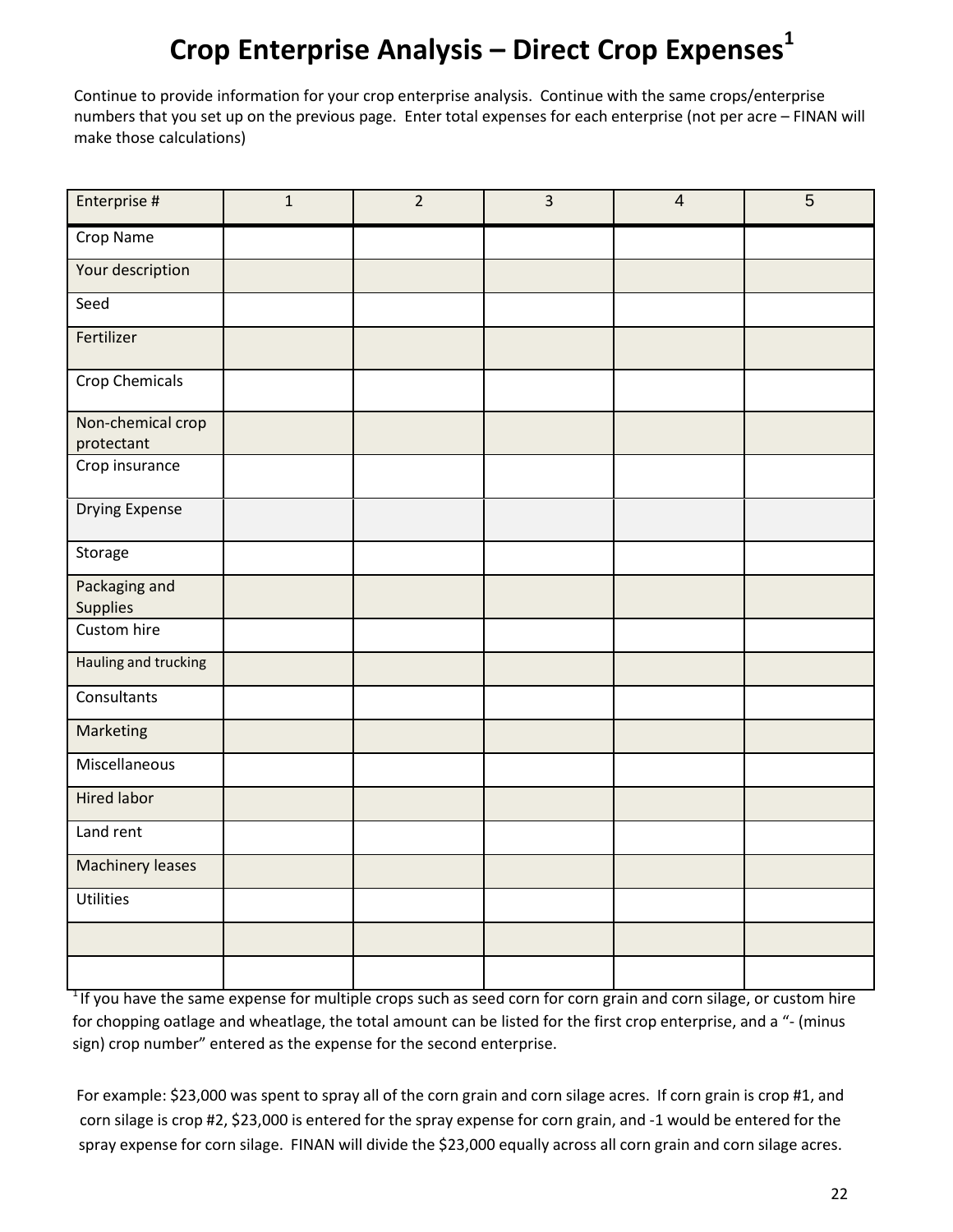| <b>Dairy Enterprise Information</b>                                     |
|-------------------------------------------------------------------------|
| Herd Inventory Information – Complete one for each livestock enterprise |

Beginning inventory of breeding livestock $3$ :

| Beginning inventory of animals held for sale <sup>3</sup> : |                                                     |                 |
|-------------------------------------------------------------|-----------------------------------------------------|-----------------|
|                                                             |                                                     |                 |
| Births:                                                     | Females_______________                              |                 |
|                                                             | Males                                               |                 |
| Animals purchased:                                          |                                                     |                 |
|                                                             |                                                     |                 |
| Transferred in <sup>4</sup> :                               |                                                     |                 |
| Died:<br><b>Breeding</b><br><b>Stock</b>                    | _______________________ calves                      |                 |
|                                                             | __________________ heifers                          |                 |
|                                                             |                                                     |                 |
| Died: Held for sale                                         | head                                                |                 |
| Sales:                                                      | will be pulled in from income statement information |                 |
| Butchered:                                                  |                                                     | Number Value \$ |
| Transferred out <sup>4</sup> :                              |                                                     |                 |
| Ending inventory breeding livestock <sup>3</sup> :          |                                                     |                 |
|                                                             |                                                     |                 |
| Ending inventory livestock held for sale <sup>3</sup> :     |                                                     |                 |
|                                                             |                                                     |                 |

 $3$  Beginning and ending inventory numbers will be transferred in directly from your balance sheet inventories. If you have additional animals in this enterprise (leased or owned by someone else and milked or raised as part of your enterprise) that are not on your balance sheet, add those inventory numbers here. Also note any additional animals in any of the other categories of this inventory flow.

 $4$  If cows, calves and heifers are handled as one enterprise, there will be no animals transferred in or out. If cows are one enterprise and replacement heifers are a second enterprise, then calves will transfer from the cow enterprise to the replacement heifer enterprise, and springing heifers will transfer from the heifer enterprise to the cow enterprise.

If there is a dairy steer enterprise, bull calves would transfer from the dairy enterprise to the dairy steer enterprise.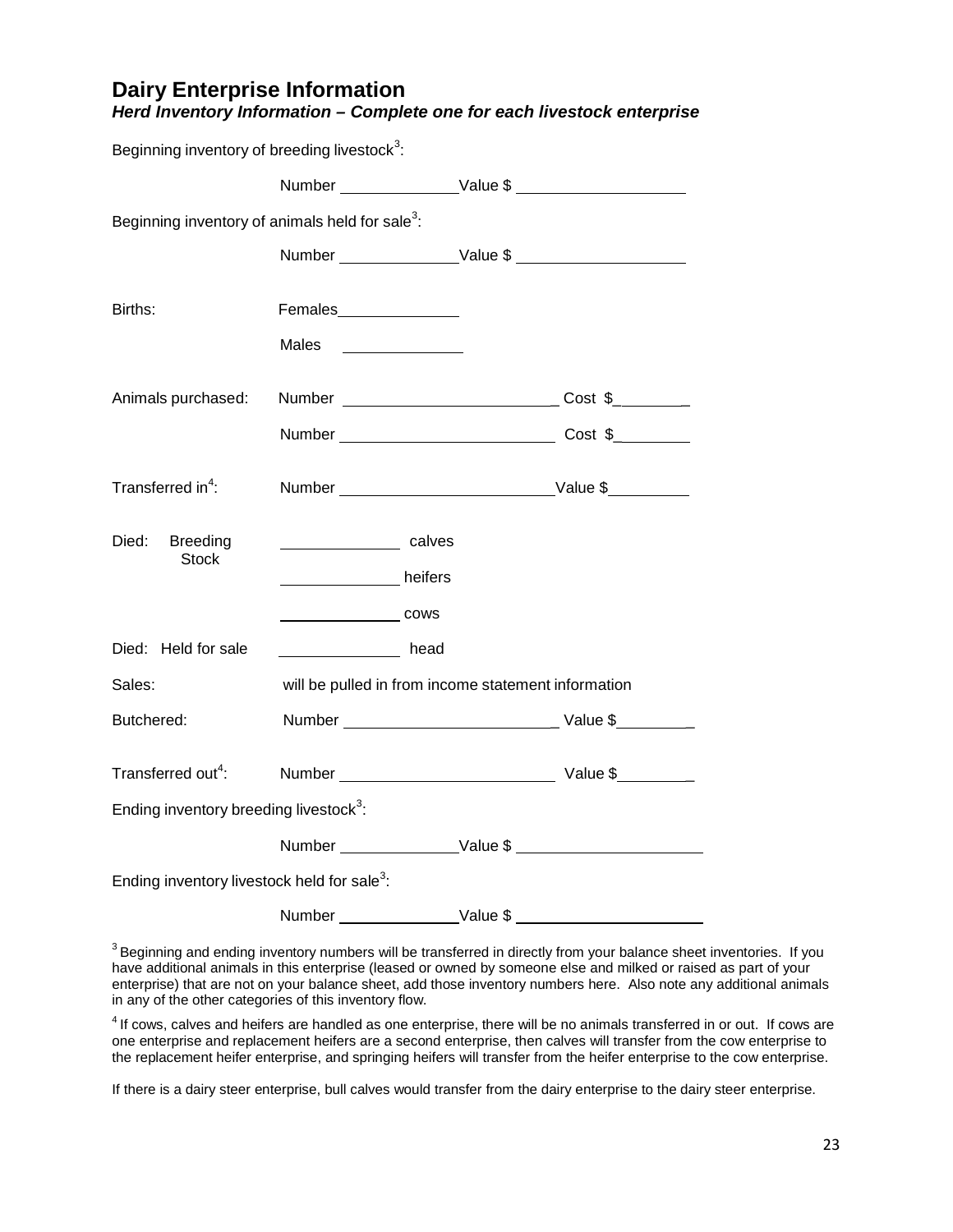#### **Dairy Enterprise Information**

| <b>Product sales and Other Income</b> |                                                                                                                      |                               |  |
|---------------------------------------|----------------------------------------------------------------------------------------------------------------------|-------------------------------|--|
| Milk sold $1$                         |                                                                                                                      |                               |  |
| Milk used in home                     |                                                                                                                      |                               |  |
| Milk fed                              |                                                                                                                      |                               |  |
|                                       |                                                                                                                      |                               |  |
|                                       |                                                                                                                      |                               |  |
|                                       |                                                                                                                      |                               |  |
| Other Information <sup>2</sup> :      |                                                                                                                      |                               |  |
|                                       | Average number of mature cows during year _____________                                                              |                               |  |
| Lactating cow<br>barn capacity        | stalls                                                                                                               |                               |  |
| Preg rate (%)                         |                                                                                                                      |                               |  |
| Average SCC                           | <u> 1980 - Jan Jawa Barat, pamang pangang pangang pangang pangang pangang pangang pangang pangang panggapang pan</u> |                               |  |
| Average DIM                           | (days in milk)                                                                                                       |                               |  |
|                                       |                                                                                                                      |                               |  |
| Average CI                            |                                                                                                                      | (calving interval, in months) |  |

 $1$  The best source of this information is the Y-T-D information from the December final milk check. We need the gross milk income before deductions and assignments.

<sup>2</sup> DHIA or other herd management programs are good sources of this information.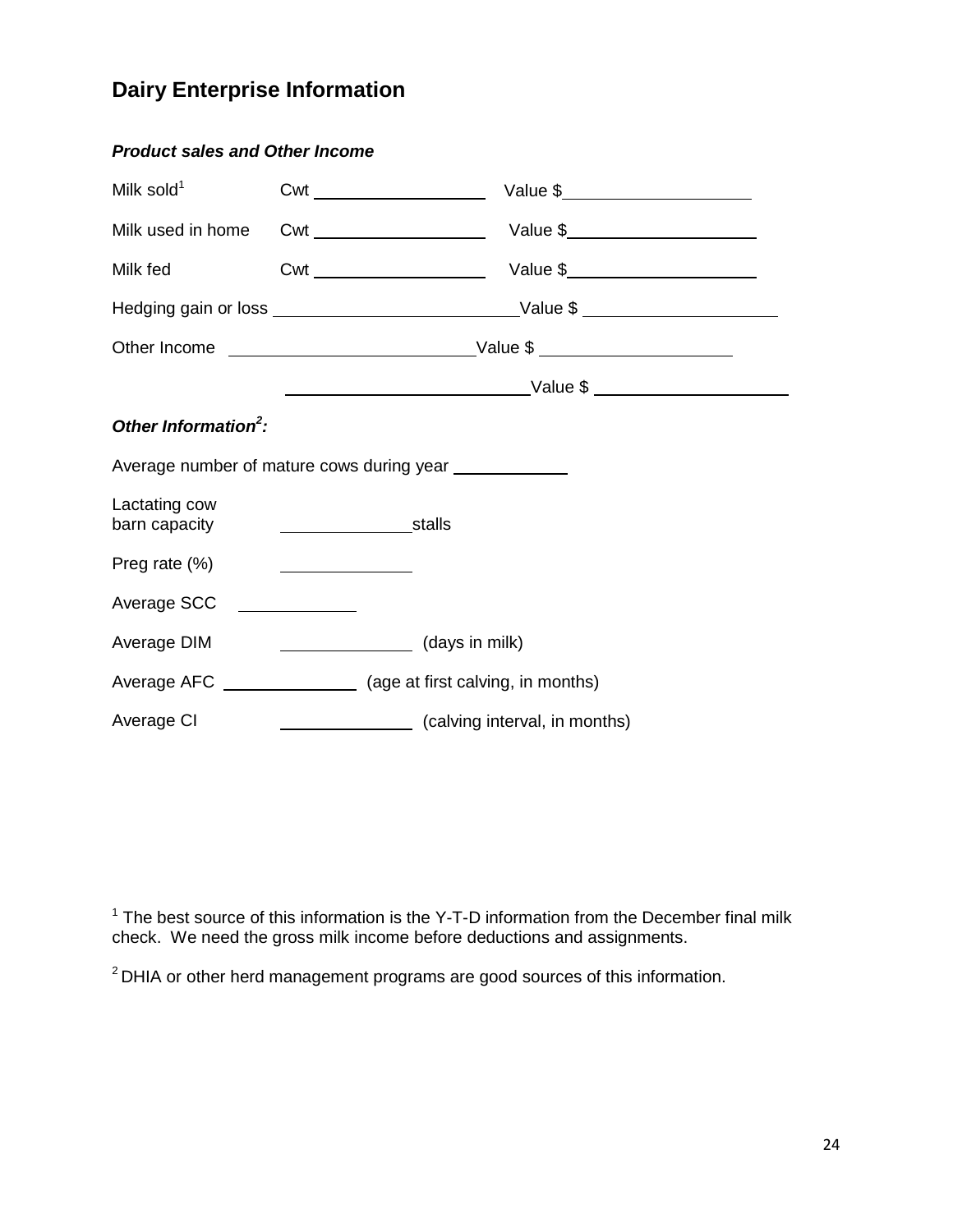#### **Other Livestock Enterprise Information**

| Beginning inventory of breeding livestock <sup>3</sup> :    |                                                                                                                       |                                                                      |
|-------------------------------------------------------------|-----------------------------------------------------------------------------------------------------------------------|----------------------------------------------------------------------|
|                                                             |                                                                                                                       |                                                                      |
| Beginning inventory of animals held for sale <sup>3</sup> : |                                                                                                                       |                                                                      |
|                                                             |                                                                                                                       |                                                                      |
| Births:                                                     | Females________________                                                                                               |                                                                      |
|                                                             | Males<br><u> The Communication of the Communication of</u>                                                            |                                                                      |
| Animals purchased:                                          |                                                                                                                       |                                                                      |
|                                                             |                                                                                                                       |                                                                      |
| Transferred in <sup>4</sup> :                               |                                                                                                                       |                                                                      |
| Died:<br><b>Breeding</b><br><b>Stock</b>                    | <u> 1999 - John Stein, Amerikaansk konst</u>                                                                          |                                                                      |
| Died: Held for sale                                         | <b>Example 20</b> September 20 September 20 September 20 September 20 September 20 September 20 September 20 Septembe |                                                                      |
| Sales:                                                      |                                                                                                                       | will be pulled in from income statement information already provided |
| Butchered:                                                  |                                                                                                                       |                                                                      |
| Transferred out <sup>4</sup> :                              | Number Value \$                                                                                                       |                                                                      |
| Ending inventory breeding livestock <sup>3</sup> :          |                                                                                                                       |                                                                      |
|                                                             |                                                                                                                       |                                                                      |
| Ending inventory livestock held for sale <sup>3</sup> :     |                                                                                                                       |                                                                      |
|                                                             |                                                                                                                       |                                                                      |

*Herd Inventory Information – Complete one for each livestock enterprise*

 $3$  Beginning and ending inventory numbers will be transferred in directly from your balance sheet inventories. If you have additional animals in this enterprise (leased or owned by someone else and milked or raised as part of your enterprise) that are not on your balance sheet, add those inventory numbers here. Also note any additional animals in any of the other categories of this inventory flow.

 $4$  If adults and young stock are handled as one enterprise, there will be no animals transferred in or out. If adults are one enterprise and young stock are a second enterprise, then newborns will transfer from the adult enterprise to the young stock enterprise, and replacement animals will transfer from the youngstock enterprise to the adult enterprise for breeding stock or a finishing enterprise if not already sold.